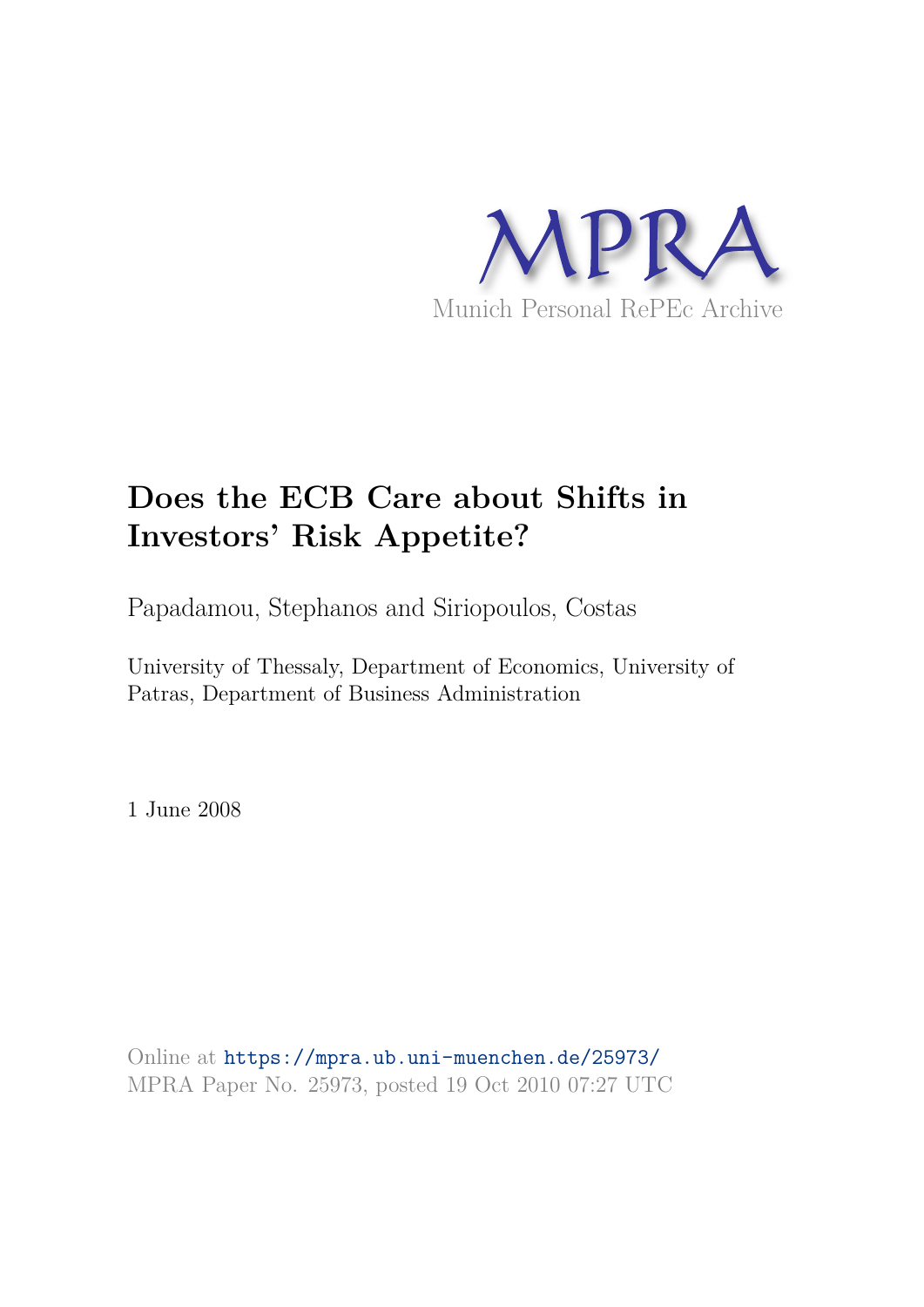# **Does the ECB Care about Shifts in Investors' Risk Appetite?**

# **Stephanos Papadamou<sup>a</sup> , Costas Siriopoulos<sup>b</sup>**

<sup>a</sup> Dept. of Business Administration, University of Patras, Greece

**b** Dept. of Economics, University of Thessaly, Volos, Greece

#### **Abstract**

A key problem facing monetary policy makers is determining whether serious financial instability is present. Periods of financial instability are linked with low investors' risk appetite (or in other words high risk aversion). Two different measures of investors' risk aversion are used: (a) the implied volatility from the Eurostoxx 50 index (VSTOX) and (b) an index based on principal component analysis applied to risk premia of several stock portfolios in the eurozone area (12 countries) with different fundamental and size characteristics. By using an unrestricted VAR model and impulse response analysis for the period January 1999 to August 2007, our results show that a shock in the risk aversion indicator affects negatively future real activity in the eurozone in a similar way to an exchange rate shock. The ECB reacts significantly to a risk aversion shock by reducing the interest rate in order to provide liquidity. Moreover, assuming rational expectations and using a forward-looking specification of the Taylor rule, we found that investors' risk aversion affects the ECB behavior as the leading indicator of future economic activity but not as an independent argument for the monetary policy. It views price stability and economic and financial stability as highly complementary and mutually consistent objectives to be pursued within a unified policy framework.

#### **JEL classification**: E44, E52, G0

**Keywords**: European Central Bank, monetary policy; Taylor rule; transmission mechanism; VAR model; GMM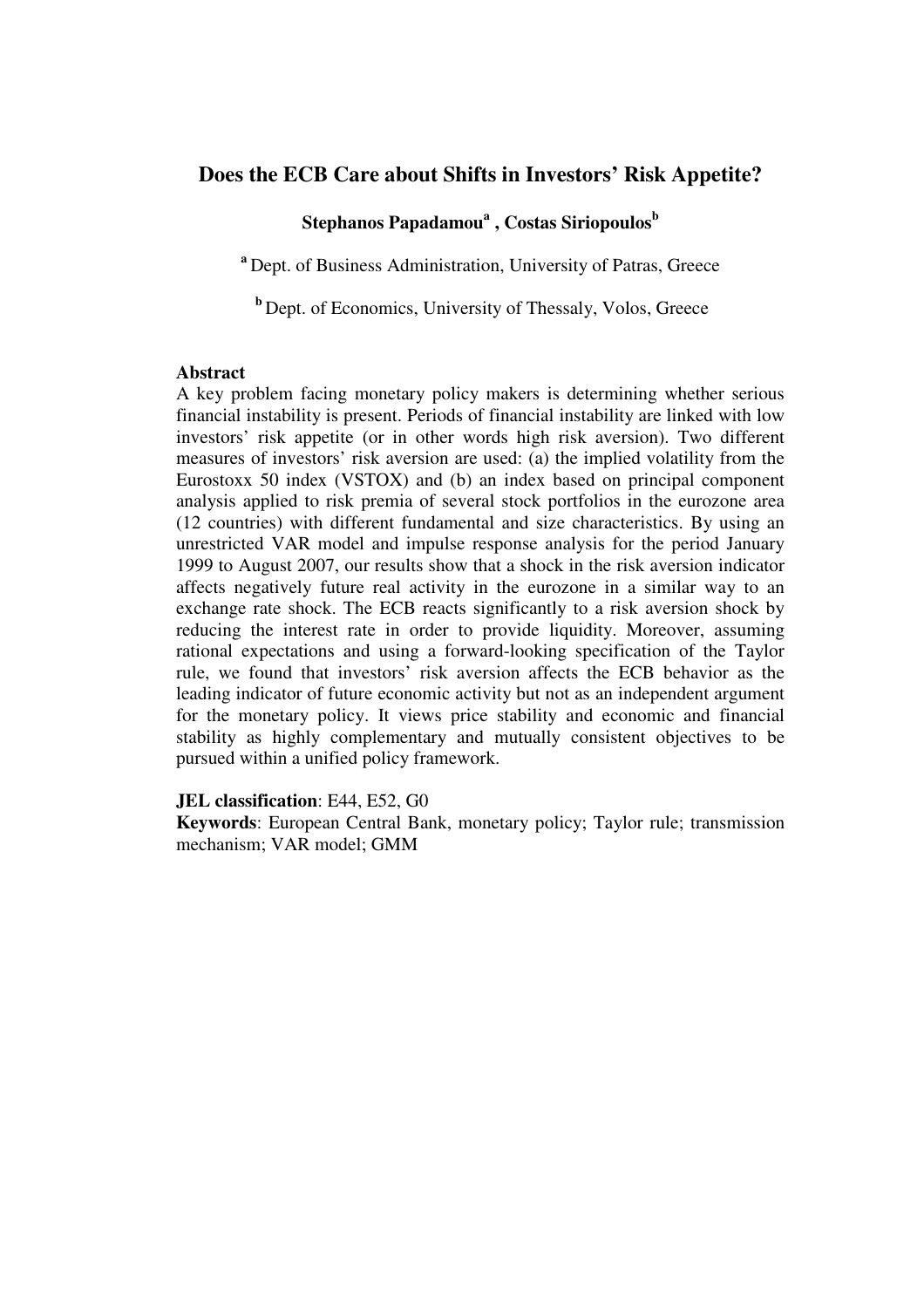#### **1. Introduction**

Since the introduction of the common currency in 1999 the degree of financial market integration has increased dramatically among the members of the eurozone. Moreover, global stock indices have been constructed including companies from countries belonging to the eurozone and international investors direct their interest to these indices.

Equity markets are an active alternative source of corporate finance compared with traditional lending via banks. These days, more and more companies raise funds via equity markets to finance their investment projects, which affect real economic activity. If managers of risky firms are cognizant of their investors' required compensation for risk, an increase in the risk premium should raise the "hurdle rate" that managers use to evaluate new investments. This can lead to quashing many investments already planned and reducing the number of feasible projects, with significant consequences for the real economy. As a consequence the study of investors' risk behavior in stock markets could provide possible signals about future real economic activity.

Broad literature originating in the 1990s documents, using mainly U.S. data, that there is a link between risk premia in stock market and macroeconomic variables. Among others Kandel and Stambaugh (1990), Chen (1991) and Pastor and Stambaugh (2001) indicate that expected excess returns vary countercyclically with current business conditions.

Recently, Liew and Vassalou (2000) and Fuerst (2006) measured risk premia implied by the Fama–French asset pricing model and found that innovations in some of these premia are informative about future real economic activity in the U.S. Fuerst focused on size-related premia without providing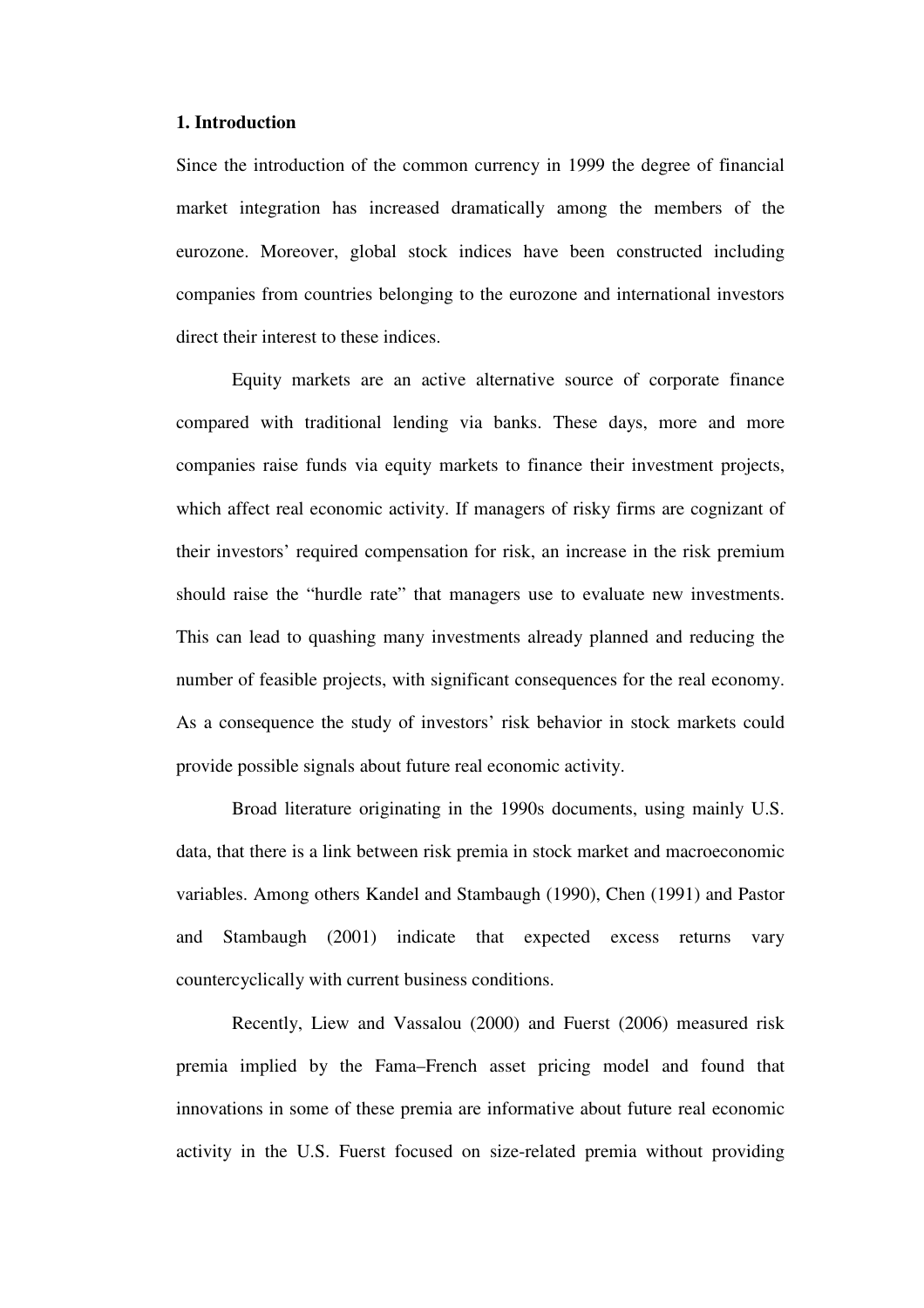arguments for the poor information contained in other premia about economic activity. Each risk premium in these studies reflects the attitude toward risk of a specific category of investors.

However, according to Kumar and Persaud (2002), investors share a common but changing appetite for risk. All theses implying that information about economic activity containing investors' appetite for risk greater than the risk premia in general should be investigated.

In our study risk premia on indices portfolios are decomposed within the framework of asset pricing models into a "price of risk," which is common to all assets, and a "quantity of risk," which is specific to each asset.<sup>1</sup> The relation between "price of risk" and economic activity is investigated within the wellestablished framework of monetary policy vector autoregression.

Risk aversion is often considered to correspond to the "price of risk" obtained in this way and has a dual use in the literature. On the one hand, in its narrow sense, the term refers to the risk aversion coefficient present in the consumer's utility function. This parameter depends on the economic agent profile and it is constant over time. On the other hand, in its broader view – which is the one adopted in this paper – it is a significant factor in the formation of asset prices and makes it possible to reflect investor sentiment with regard to risk in an ever-changing environment.<sup>2</sup> This definition has the advantage that it constitutes the opposite of the concept of "risk appetite" frequently mentioned by market operators (Kumar and Persaud, 2002; Gai and Vause, 2004). Goudert and Gex (2006) find that risk aversion tends to increase before stock market crises. In light of these findings and the fact that there is significant correlation between

 $\overline{a}$ 

 $<sup>1</sup>$  See Cochrane (2001).</sup>

 $2$  Kumar and Persaud (2002) developed an analytical framework for defining investor risk appetite based on the price of risk.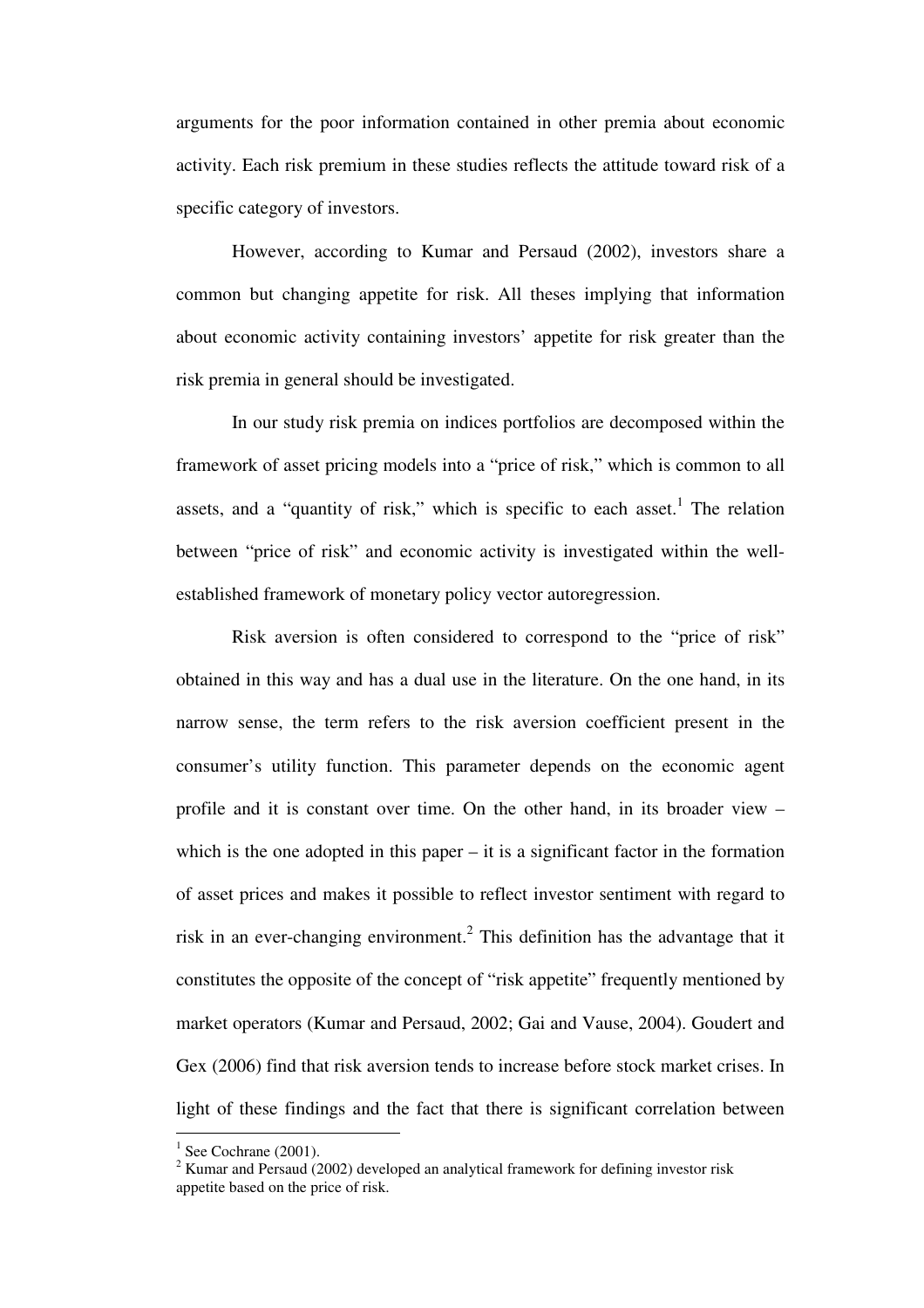stock market crises and economic activity, we investigate the relation between risk aversion measures and economic activity, which is not given particular attention in academic literature.

The paper's contribution to the literature is twofold. It is the first study to our knowledge that investigates the relationship between measures of investors' risk aversion and economic activity for eurozone aggregate data. Moreover, it compares the effect on economic activity of shocks in risk aversion indices with monetary policy shocks. It therefore provides useful implications for policy makers about the significance of investors' risk perception in conducting economic policy in the broad eurozone. More specifically, the role of investors' risk aversion in the ECB reaction function is investigated.

Over the recent years there has been an increasing amount of literature that investigates empirically the ECB reaction function (see among others Fourcans and Vranceanu, 2002; Gerdesmeier and Roffia, 2004; Ullrich, 2003; Sauer and Sturm, 2007). However, none of these researchers mentioned the importance of financial stability in conducting monetary policy. This paper tries to shed light in this direction. The Central Bank's liquidity may be the answer to the increased level of risk aversion from investors in the name of financial stability. However, the recent financial crisis teaches us that the magnitude and the duration of this provided liquidity may have negative effects on the economy depending on commercial banks' behavior.

The rest of the paper is organized as follows. In Section 2 there is a literature review. Section 3 provides information about the data and the main methodology of our research. In the fourth Section, estimation results are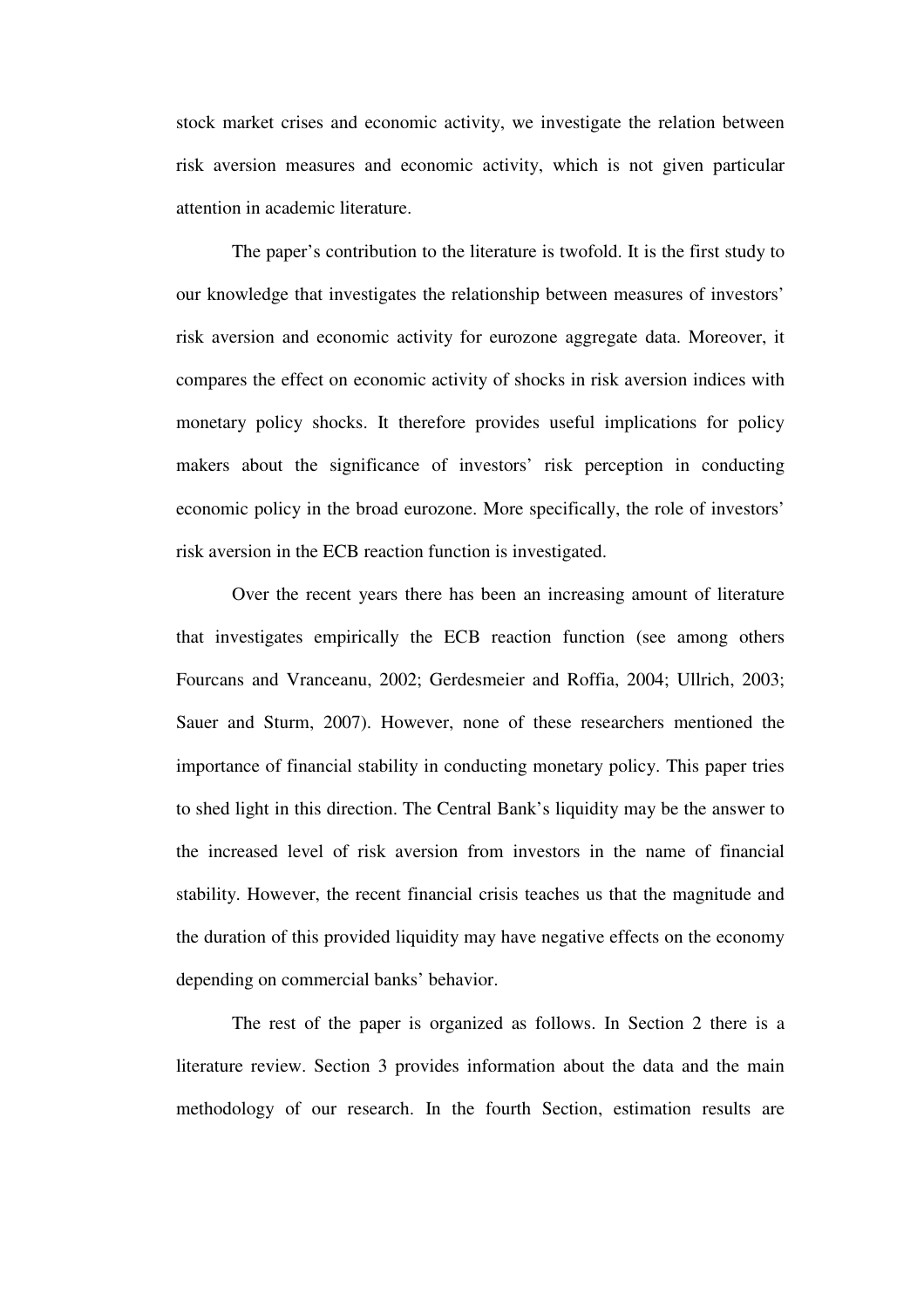presented and discussed. Finally, the last Section concludes with some general comments.

# **2. Literature Review**

At the beginning of the 1990s Kandel and Stambaugh provided empirical evidence of the countercyclical and leading behavior of the risk premium. They argue that, at business cycle peaks, when current consumption and output are high, investors have a relatively lower marginal utility for consumption and therefore require less compensation for bearing risk. At business cycle troughs, the risk premium is at its greatest due to the fact that investors suffer from lower consumption and anticipate higher future consumption levels and volatility.

Two years later, Fama and French (1992) initiated one of the main research topics in asset pricing in the 1990s. They state that the Capital Asset Pricing Model (CAPM) should be extended by including two more risk premium factors related to size and relative distress. More specifically, in a series of their papers (1995, 1996, 1998), they argue that a risk factor related to book-to-market called High Minus Low (HML) and a risk factor related to size called Small Minus Big (SMB) act as state variables in the context of Merton's (1973) Intertemporal Capital Asset Pricing Model (ICAPM). In such a case, risk premia related to these two factors should capture information about fundamental risk in the economy that affects the investment opportunity set.

According to Fama and French (1992, 1996) and Lakonishok et al. (1994), U.S. firms that have a high book-to-market equity ratio, earnings-to-price ratio or cash flow-to-price ratio, known as value stocks, present a strong premium in average returns. This value premium is associated with relative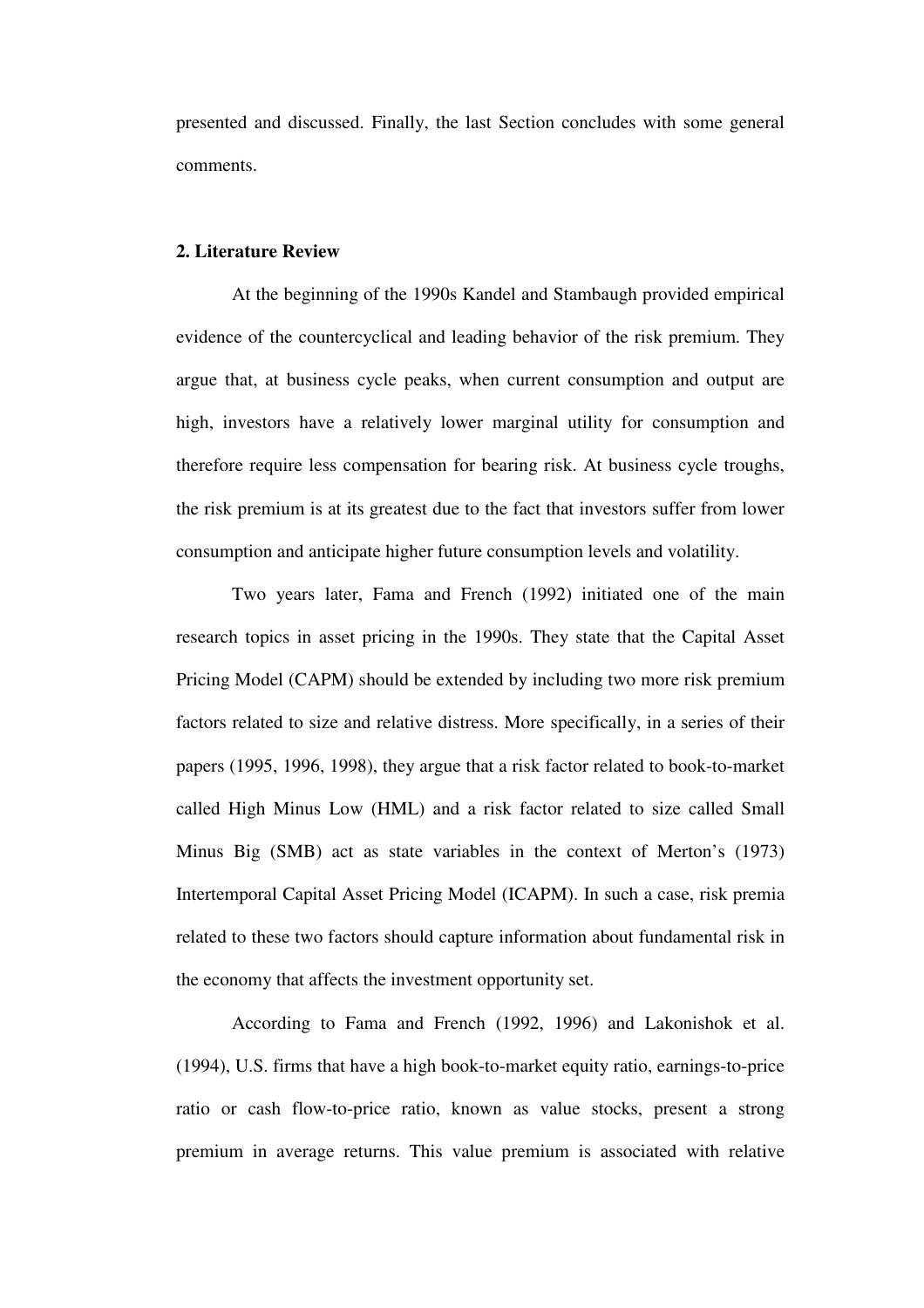distress. This premium arises because the market undervalues distressed (value) stocks and overvalues growth stocks (Haugen, 1995). When these pricing errors are corrected value stocks have high returns and growth stocks low returns. In other words, value stocks are usually undervalued due to the persistent low future earnings they tend to have and the great optimism about economic conditions that leads investors to buy growth stocks. However, in periods of high economic uncertainty, all investors sell growth stocks and buy value stocks, resulting in an increase in the HML risk factor.

Hardouvelis and Wizman (1992) find that the risk premium for size shows strong countercyclical variation, implying that this size effect may be a significant propagation mechanism of business cycles. Moreover, Fuerst (2006) argues that this small firm risk premium, indicating small firm access to capital, plays a crucial role in the monetary transmission mechanism to the real economy. Liew and Vassalou (2000) find that SMB and HML portfolios do well in good times and poorly in bad times. This is exactly the opposite of what a consumption risk-averse investor desires and justifies risk premia on these factors. Fuerst (2006) indicates that shocks to the premium related to small firms induce responses in the real economy similar to those from monetary policy disturbances.

Other studies focusing on the relationship between investment decisions and risk premia are those by Lamont (2000) and Lettau and Ludvigson (2002). The former use Q theory and a consumption–wealth ratio to proxy for the future risk premium and then analyze the link between this proxy and future long-term investment. The latter argues that actual investing occurs with a lag following a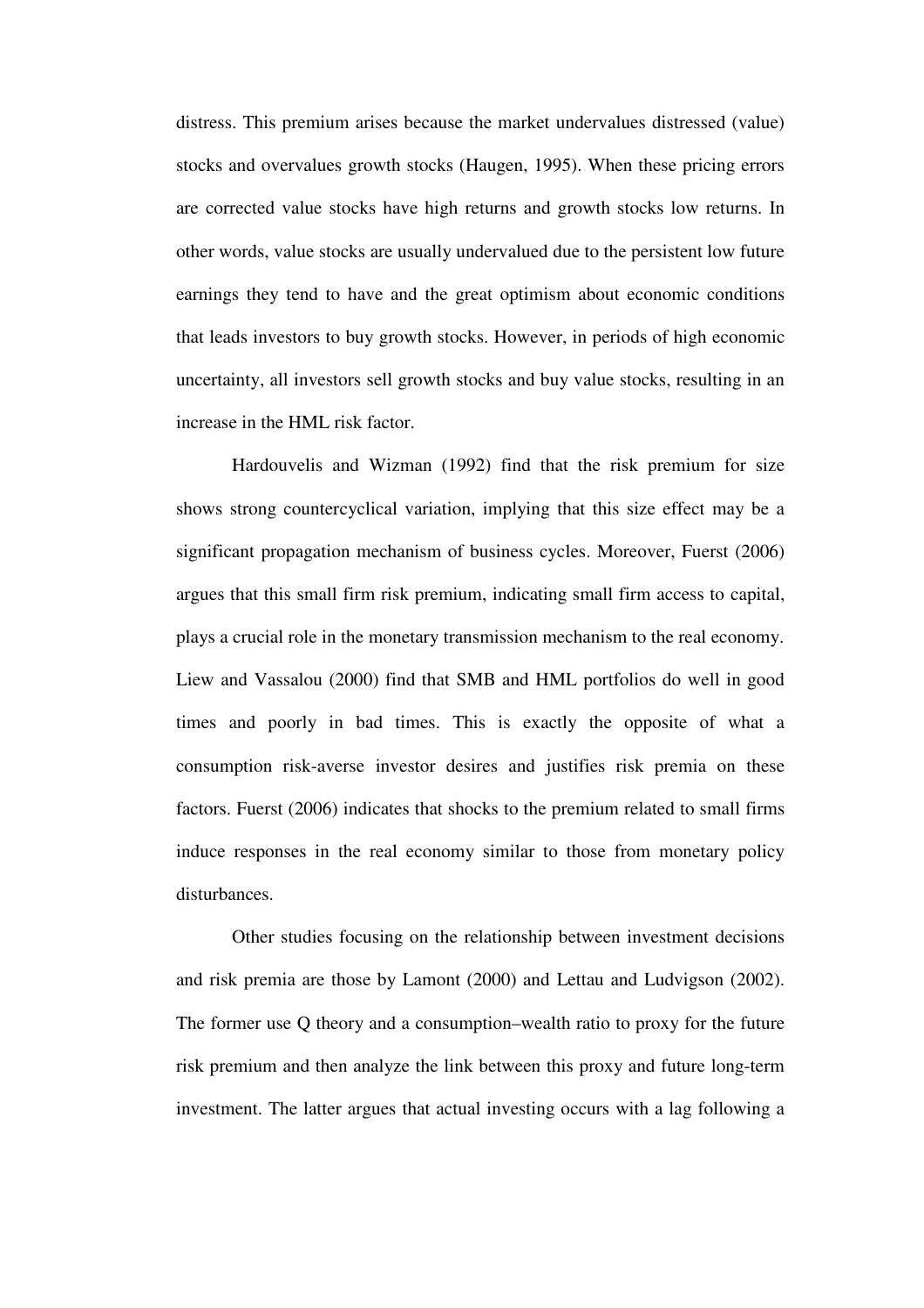change in the discount rate and induces a negative correlation between risk premia and investments.

Another interesting area in the literature is the one referring to the relation between risk aversion indices and financial crises. According to Goudert and Gex (2006), risk aversion tends to increase before a financial crisis. However, the measure of risk aversion is a good leading indicator of stock market crises, but is less so for currency crises.

According to Bernanke and Gertler (1999), asset price crashes in the U.S. have inflicted sustained damage on the economy only in cases where the monetary policy remained unresponsive to actively reinforced deflationary pressures. Therefore, one development that has already concentrated the minds of policy makers is an apparent increase in financial stability, of which one important dimension is the increased volatility of asset prices. Central banks should view price stability as highly complementary and mutually consistent objectives, to be pursued within a unified policy framework.

The inflation targeting implies that interest rates will tend to increase during (inflationary) asset price booms and fall during (deflationary) asset price busts, and reduces the potential for financial panics produced from trying to stabilize the asset price per se.

Moreover, Mishkin and White (2002) argue that stock market crashes that may be attributed to expectations of an economic decline or a loss of "irrational exuberance" have an independent effect on economic activity. The financial shock is transmitted via the effect that a large loss in wealth has on consumer spending and through effects on the cost of capital on investment. Monetary authorities should follow an expansionary policy by increasing liquidity in order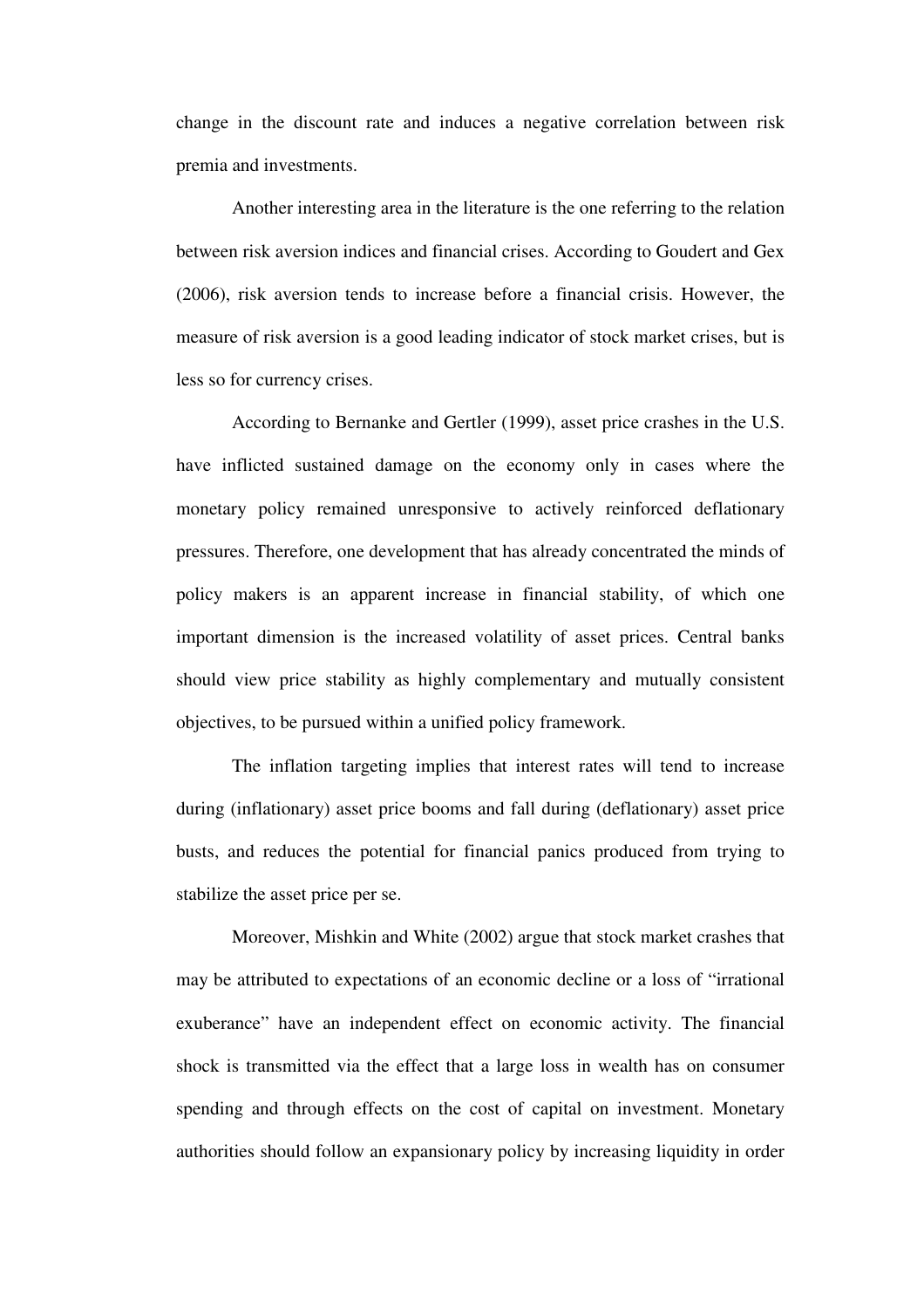to reduce the financial instability that produces additional stress on the economy. However, the recent financial crisis provides evidence that increased liquidity lasting a long time in the market may affect the risk perception of banks and have serious implications concerning systemic risk.

# **3. Theoretical Underpinnings: Price and Quantity of Risk**

Based on asset pricing theory, the risk premium can be decomposed into the quantity and the price of risk. The latter is common across assets or portfolios and is frequently related in the literature to investors' behavior to risk.

By considering the CCAPM framework in a very simple form, we assume that there is a single risky asset, two periods, constant consumer prices and a utility function that is separable over time. The investor must therefore maximize his utility by choosing an optimal quantity of assets to buy in the first period. The optimization program to be solved is as follows:

$$
\begin{cases}\n\max_{\xi} u(c_{t}) + E_{t}[\delta \cdot u(c_{t+1})] \\
c_{t} = y_{t} - p_{t} \cdot \xi \\
c_{t+1} = y_{t+1} + x_{t+1} \cdot \xi\n\end{cases}
$$
\n(1)

We denote consumption as  $c_t$  in t, non-financial revenue as  $y_t$ , the price of the asset as  $p_t$ , gross income from the asset  $x_{t+1}$  and the quantity of the asset bought in t as  $\xi$ , and  $\delta$  is the intertemporal discount factor, which captures the consumer's preference the present. Then the price of the asset is deduced from the first-order conditions:

$$
p_{t} = E_{t} \left[ \delta \frac{u'(c_{t+1})}{u'(c_{t})} x_{t+1} \right].
$$
 (2)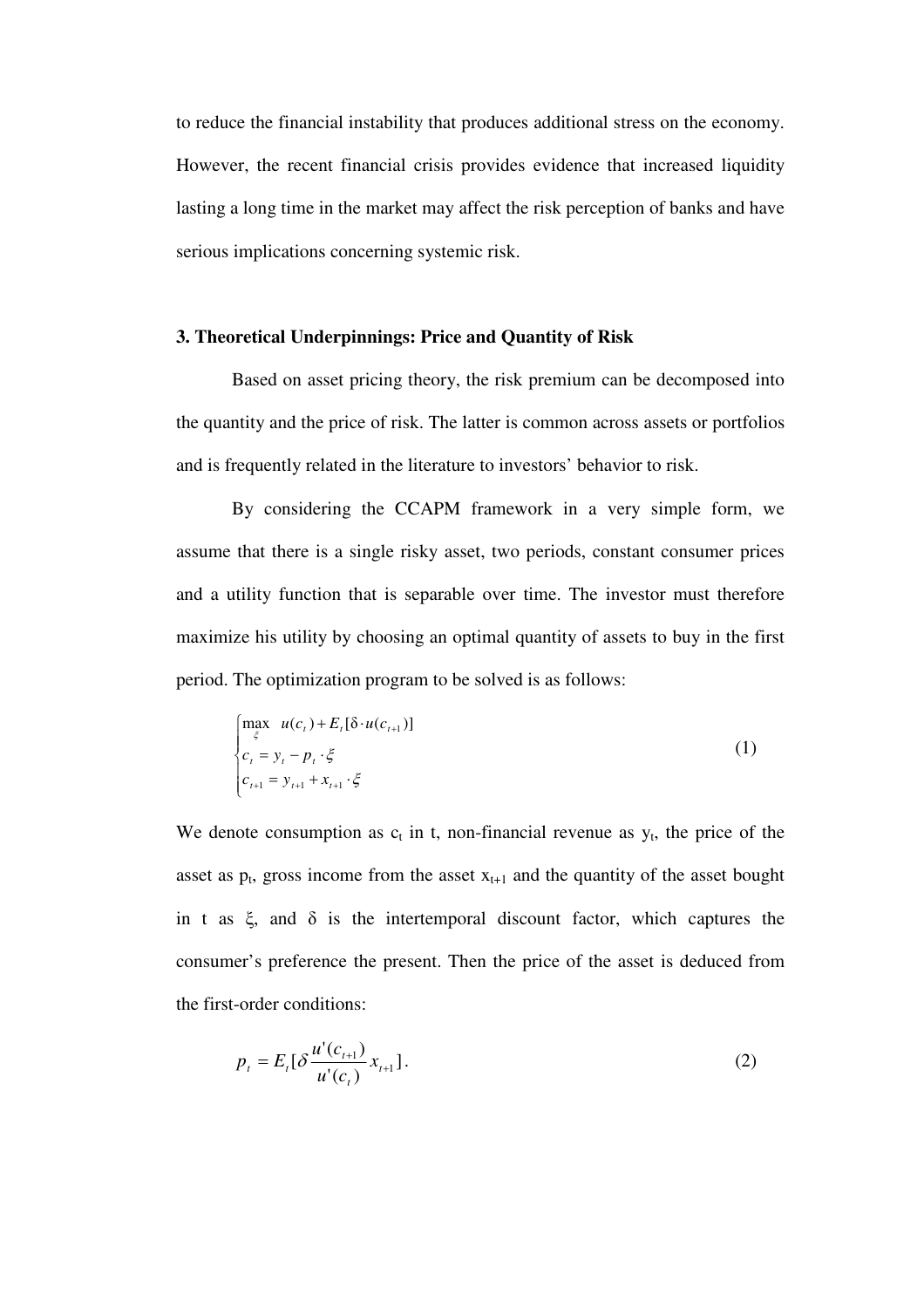The asset price expressed in Eq. (2) can be interpreted as the expected income  $x_{t+1}$ , discounted by a discount factor, denoted as  $m_{t+1}$  and referred to as the "stochastic discount factor":

$$
p_{t} = E_{t}[m_{t+1}x_{t+1}], \ m_{t+1} = \delta \frac{u'(c_{t+1})}{u'(c_{t})}.
$$
\n(3)

To express the risk premia, it is necessary to derive the gross return on the asset. To do so we divide the income by the price:

$$
1 = E_t[m_{t+1}R_{t+1}].
$$
\n(4)

By definition the risk-free asset  $(R<sup>f</sup>)$  does not vary with the states of the world and it follows that:

$$
1 = E_t[m_{t+1}R_{t+1}^f] = E_t[m_{t+1}R_{t+1}^f \Rightarrow R_{t+1}^f = 1/E_t[m_{t+1}].
$$
\n<sup>(5)</sup>

By using Eq. (4) and (5) the risk premium can be written as follows:<sup>3</sup>

$$
E_{t}(R_{t+1}) - R_{t+1}^{f} = -\text{cov}[m_{t+1}, R_{t+1}]R_{t+1}^{f}.
$$
\n(6)

Assuming that there are n assets or portfolio indices in our case  $(i=1 \text{ to } n)$ , the risk premium can be decomposed as follows:

$$
E_{t}(R_{t+1}^{i}) - R_{t+1}^{f} = \left(\frac{-\operatorname{cov}[m_{t+1}, R_{t+1}]}{\operatorname{var}(m_{t+1})}\right) \cdot \left(\frac{\operatorname{var}(m_{t+1})}{E_{t}(m_{t+1})}\right). \tag{7}
$$

The risk premium can be written in the form:

$$
E_{t}(R_{t+1}^{i}) = R_{t+1}^{f} + \beta_{i,m} \cdot \lambda_{m}
$$
\n
$$
\beta_{i,m} = \left(\frac{-\text{cov}[m_{t+1}, R_{t+1}]}{\text{var}(m_{t+1})}\right), \ \lambda_{m} = \left(\frac{\text{var}(m_{t+1})}{E_{t}(m_{t+1})}\right).
$$
\n(8)

We can consider that  $\lambda_m$  is the price of risk, which is common to all assets, and that  $\beta_{i,m}$  is the specific quantity of risk associated with each asset. Often, the price of risk  $\lambda_m$  is regarded as corresponding to risk aversion.

<sup>&</sup>lt;sup>3</sup> We also use the definition of covariance  $cov[m_{t+1}, R_{t+1}] = E(m_{t+1}, R_{t+1}) - E(m_{t+1})E(R_{t+1})$ .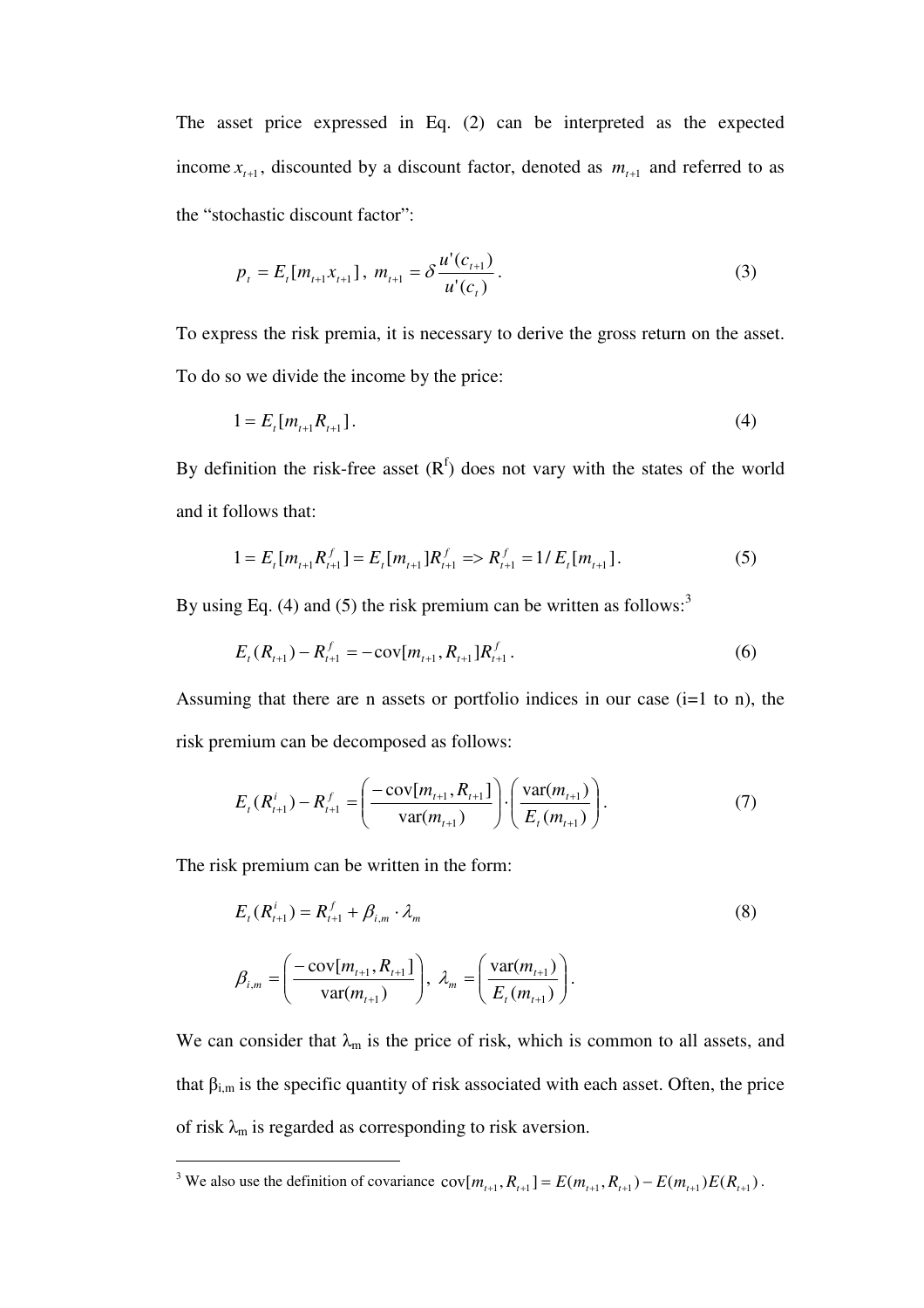## **4. Data and Methodology**

In the first step of our methodology we construct indices portfolios based on fundamental characteristics of firms in the eurozone. Secondly, by adopting principal component analysis on the risk premia of these indices portfolios, we estimate a measure of risk aversion. Thirdly, within a VAR framework, we compare the effects of monetary policy on industrial production with the effects of our risk aversion indicators on this same measure. Finally, we investigate the role of this risk aversion indicator in the Central Bank's setting of the interest rate in a Taylor-rule framework.

#### *Risk Aversion Measures*

The sample size begins with the introduction of the European Union unit. Monthly stock market data for the broad eurozone<sup>4</sup> area, during the period 1999M1–2007M8, are taken from "Stoxx Limited,"<sup>5</sup> a joint venture between Deutsche Börse AG, Dow Jones & Company and SWX Group (Swiss Exchange) providing special style and sector indices.

The DJ STOXX Total Market Index (TMI) for the eurozone covers 95 percent of the free float market capitalization of the respective investable stock universe. The size classification groups companies of this index into three different size ranges: Large, Medium and Small. The companies belonging to each size index are grouped further by investment styles into growth or value, producing the following indices portfolios of our main concern: Large Cap

 $\overline{a}$ 

<sup>&</sup>lt;sup>4</sup> Eurozone: companies incorporated and listed in the eurozone (Austria, Belgium, Finland, France, Germany, Greece, Ireland, Italy, Luxembourg, the Netherlands, Portugal, Spain) that are trading in euros.

<sup>5</sup> www.stoxx.com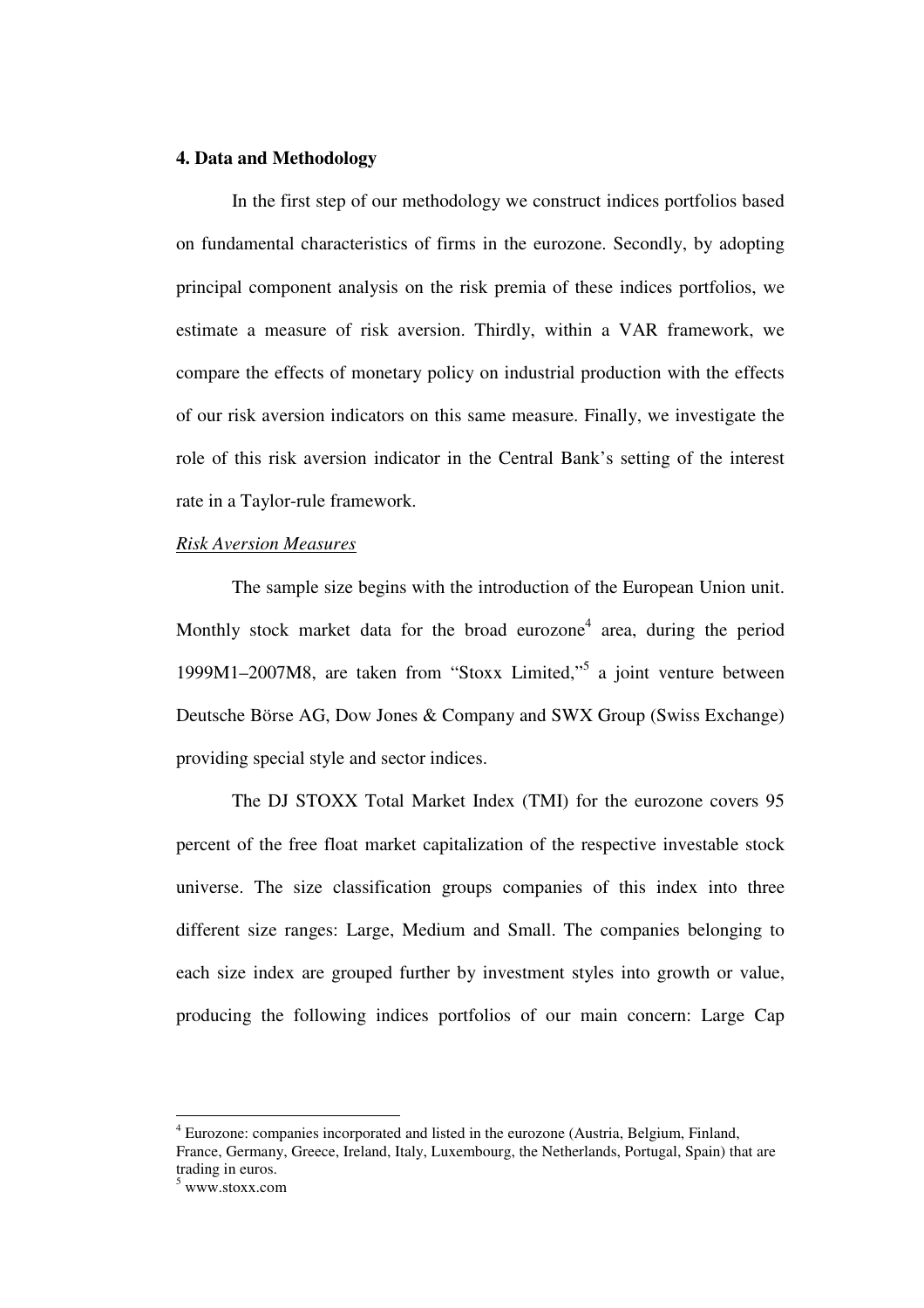Growth (LG), Mid Cap Growth (MG), Small Cap Growth (SG) and Large Cap Value (LV), Mid Cap Value (MV), Small Cap Value (SV).

The Dow Jones STOXX style classification process groups together companies with similar value and growth style characteristics. The style characteristics of each stock are determined by analyzing six factors – two projected and four historical: projected and trailing P/E ratios, projected and trailing earnings growth, price/book (P/B) ratio and dividend yield.<sup>6</sup>

The common trend in the risk premia of indices portfolios can be interpreted as the price of risk if certain conditions are met: notably that it increases with each risk premium and it is correlated with other measures of investor risk tolerance such as the volatility indices from the stock markets.

The search for common sources of variation has a long history in the asset pricing literature. Ross's (1976) APT model, which is based on the noarbitrage argument, shows that the systematic portion of equity returns can be expressed as a linear function of a set of "factors." However, APT specifies neither their number nor their nature. This leads to the use of statistical methods, such as principal component analysis (PCA), to identify them.

In order to estimate a risk aversion measure principal component analysis is applied to the risk premia of our equity portfolios in order to identify a common factor in their variations. More specifically, an indicator referred to hereafter as "Comp1" is constructed exactly like a weighted average of risk premia, the weighting being given by the PCA on the risk premia of indices portfolios (LG, MG, SG, LV, MV, SV). The risk premia have been chosen so as to be representative of the changes observed across the stock market as a whole.

 $\overline{a}$ 

<sup>&</sup>lt;sup>6</sup> The style indices are reviewed on a semi-annual basis in March and September. Details concerning the construction of style indices can be found at the website www.stoxx.com.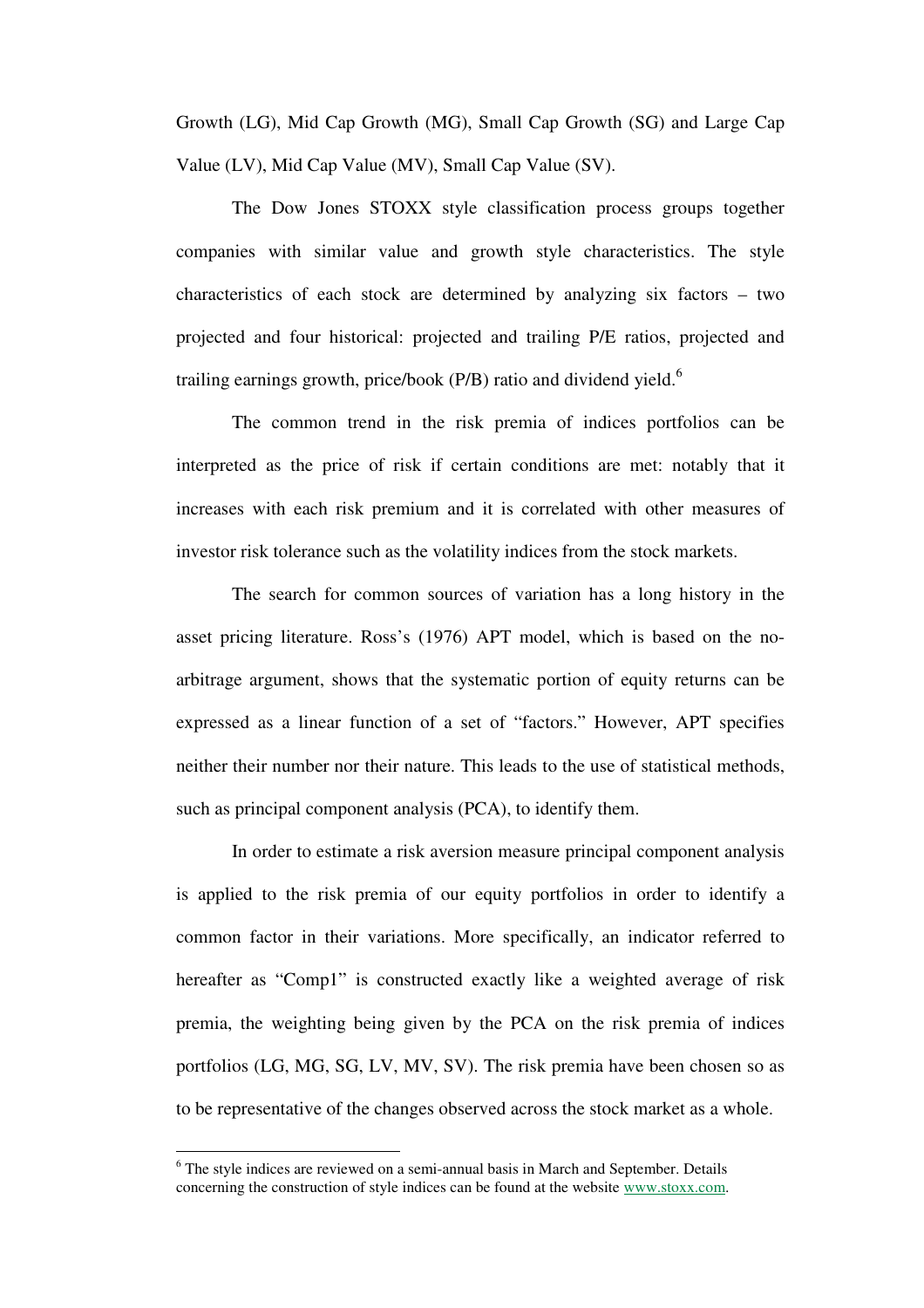Sløk and Kennedy (2004) use principal component analysis to identify a common trend in the risk premia on stock and bond markets in developed and emerging countries. They argue that the variance explained weighted average of the first two common factors is strongly correlated with the OECD's leading indicator of industrial production and a measure of global liquidity, and can be used as a measure of risk aversion. McGuire and Schrijvers (2003) find similar results for 15 emerging market countries.

As an alternative measure of risk aversion we use a volatility index constructed from the option market. Volatility is a measure of the level of uncertainty prevailing in certain markets. Implied volatility represents the estimates and assumptions of market participants involved in a trade, on the basis of a given option price.

Market analysts usually try to estimate changes in investors' perception of risk by looking at gold prices and the Swiss franc exchange rate, which increase over periods of uncertainty. However, in 1993 a more direct measure of fear, a new volatility index (VIX), was created by the Chicago Board Options Exchange (CBOE), which equals the implied volatility on the S&P 500. Over the last years, a similar measure for the eurozone has been presented, known as the DJ EURO STOXX 50 Volatility Index (VSTOXX).

The underling asset is the DJ EURO STOXX 50 index that measures the performance of the eurozone equity market. It covers the 50 largest sector leaders in the eurozone based on free float market capitalization. The options contract on this index is one of the products of Eurex with the highest trading volume. The VSTOXX is calculated on the basis of 8 expiry months with a maximum time to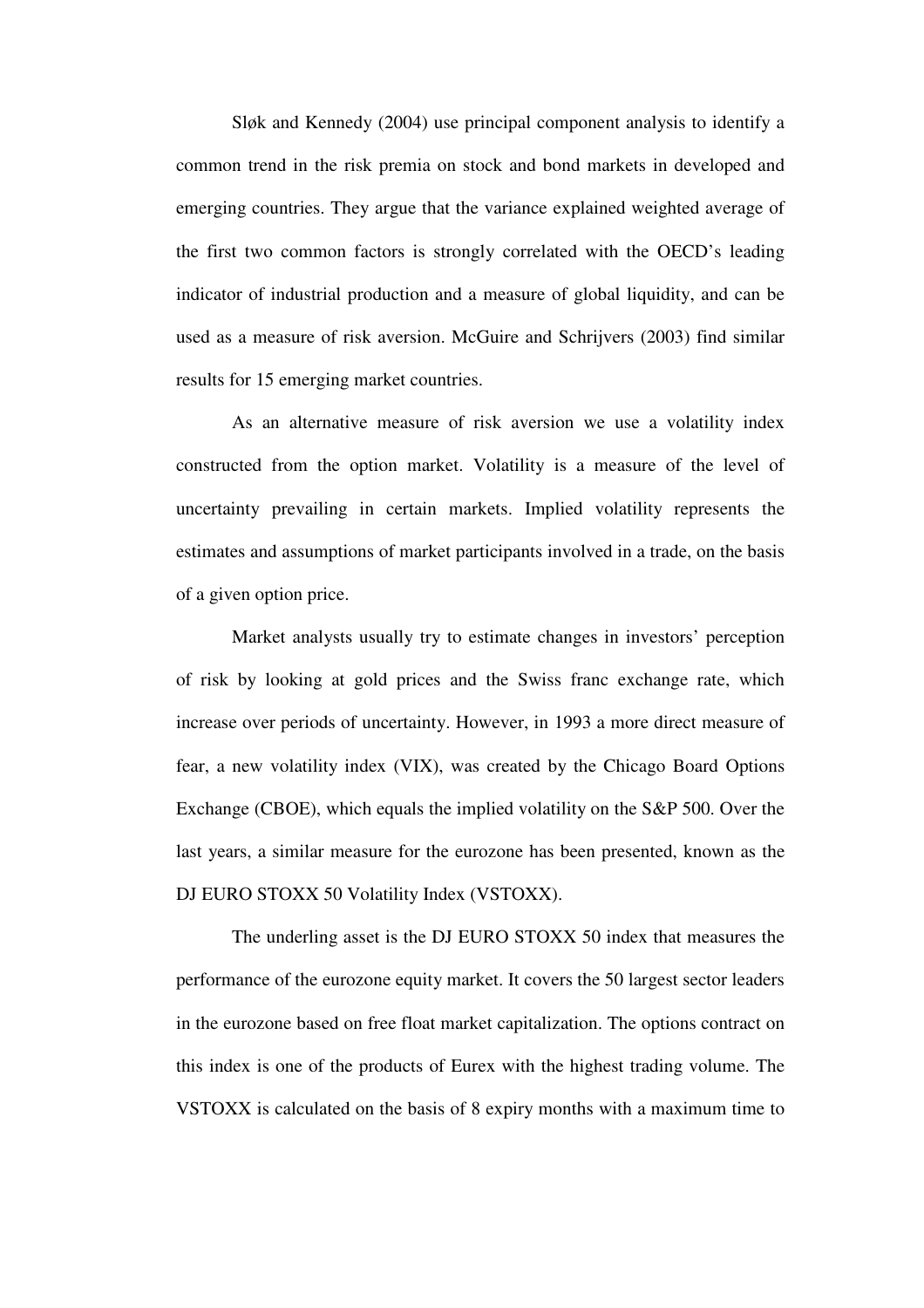expiry of 2 years.<sup>7</sup> Since we have 2 measures of risk aversion we proceed to the second step of our methodology by investigating the relation between these measures and economic activity.

#### *Risk Aversion Measures within a VAR Framework*

By following the previous findings of Patelis (1997), Thorbecke (1997, 2000) and Fuerst (2006), which show a link between monetary policy and stock returns, we cast our analysis within the well-established framework of monetary policy vector autoregressions.

 The benefit of this approach is the direct comparability of the effects of monetary policy on industrial production with the effects of our risk aversion indicators on this same measure. Monetary models analyze the impact on the economy of changes in the cost of borrowing. Similarly, we analyze the impact on the economy of changes in the risk aversion indicator, which makes raising funds through the capital market not an easy task.

Our system is essentially a standard monetary model augmented with a risk aversion indicator. As with many common monetary models, we achieve identification by assuming a lower triangular matrix for the contemporaneous interactions among the variables (i.e., we use a Choleski decomposition). We estimate the following system as vector autoregressions in levels and analyze its impulse responses:

$$
\mathbf{y}_{t} = \mathbf{\mu} + \sum_{i=1}^{k} \Gamma_{i} \mathbf{y}_{t} + \varepsilon_{t}, \qquad (10)
$$

where  $y_t$  is a p-vector of industrial production, the inflation variable, the risk aversion variable, the overnight interest rate  $(EONIA<sup>8</sup>)$  and the nominal effective

 $\overline{a}$ 

 $7$  This index, jointly developed by Goldman Sachs and Deutsche Börse, does not measure implied volatilities of at-the-money DJ EURO STOXX 50 options but the implied variance across all options of a given time to expiry (www.stoxx.com ).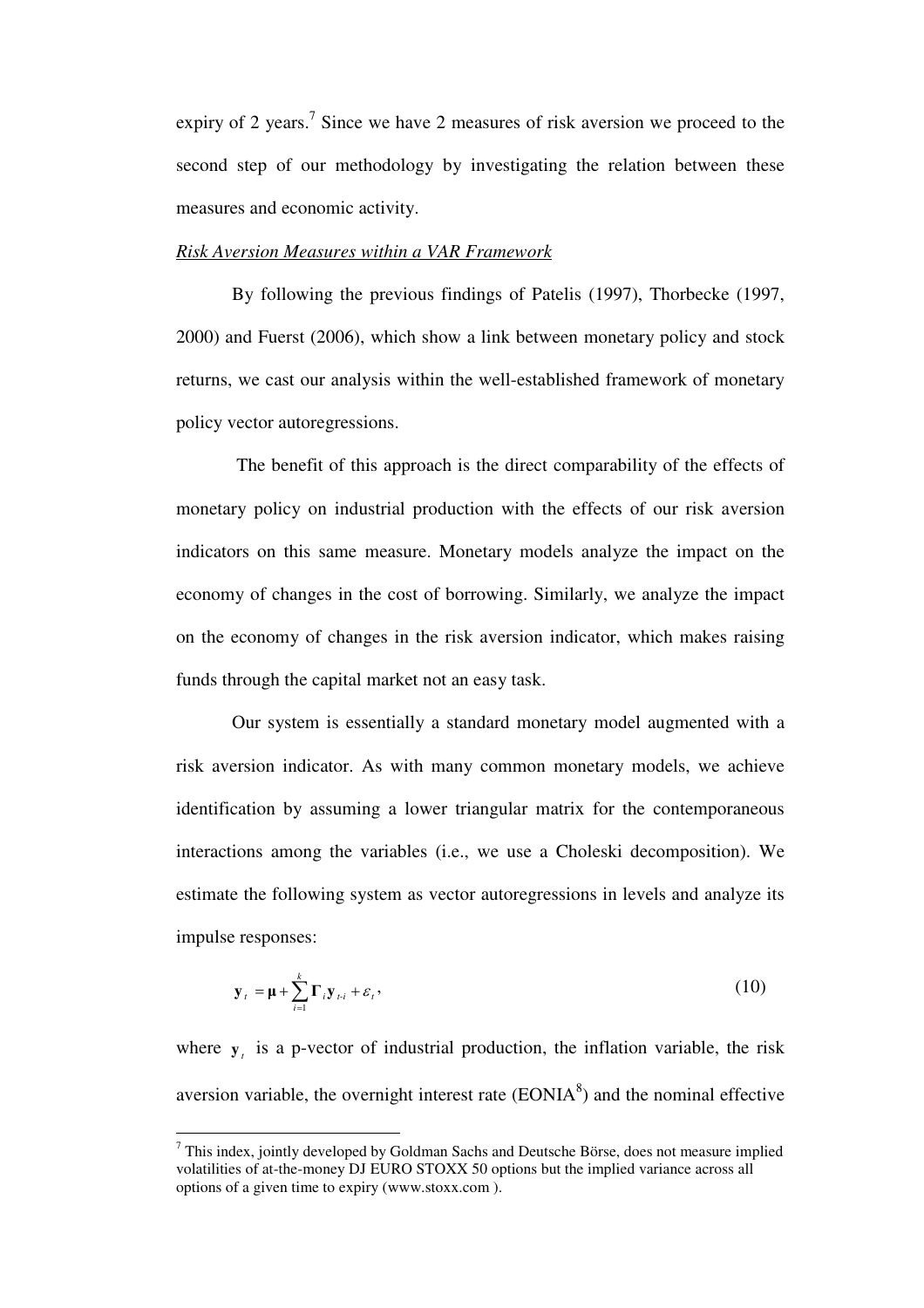exchange rate of the euro<sup>9</sup>;  $\mu$  is a vector of drift constants;  $\Gamma$  is the  $p \times p$  matrix of the coefficients at lag i; and  $\varepsilon$ <sub>*t*</sub> ~ *nid*(0,  $\Sigma$ ) is the vector of innovations. The number of three lags for the system is specified based on likelihood ratio tests.

#### *The Taylor Rule and the Risk Aversion Measures*

Price stability over the medium term is the main goal of the European Central Bank. Because monetary policy operates with a lag, a successful stabilization policy therefore needs to be forward looking. In order to investigate ECB interest rate setting we use a simple rule for monetary policy, building on the experience of Taylor (1993). The effectiveness of the Taylor rule in stabilizing open economies under exchange rate model uncertainty has been presented recently by Leitemo and Soderstrom (2005).

As an enhancement of the standard Taylor rule we follow Clarida et al. (1998) and use a forward-looking rule, where the target interest rate  $i_t^*$  is set in response to the expected inflation and output gap. At this point we should mention that many economists argue that central bankers focus their attention on core inflation more than on a broader measure of inflation. This is mainly due to their belief that energy shocks have a temporary character (see Figure 1).

## [Insert Figure 1 here]

In line with Clarida et al. (1998) we take the industrial production index for the euro area, apply a standard Hodrick–Prescott filter<sup>10</sup> and calculate our measure of the output gap as the deviation of logarithm of the actual industrial

<sup>&</sup>lt;sup>8</sup> We measure actual monetary policy by the Euro Overnight Index Average (EONIA) lending rate on the money market, which is the European equivalent of the Federal Funds rate for the United States.

 $9$  Monthly data for the period 1999M1–2007M8 obtained from Eurostat and the International Monetary Fund's International Financial Statistics database.

<sup>&</sup>lt;sup>10</sup> The smoothing parameter set at  $\lambda$ =14400.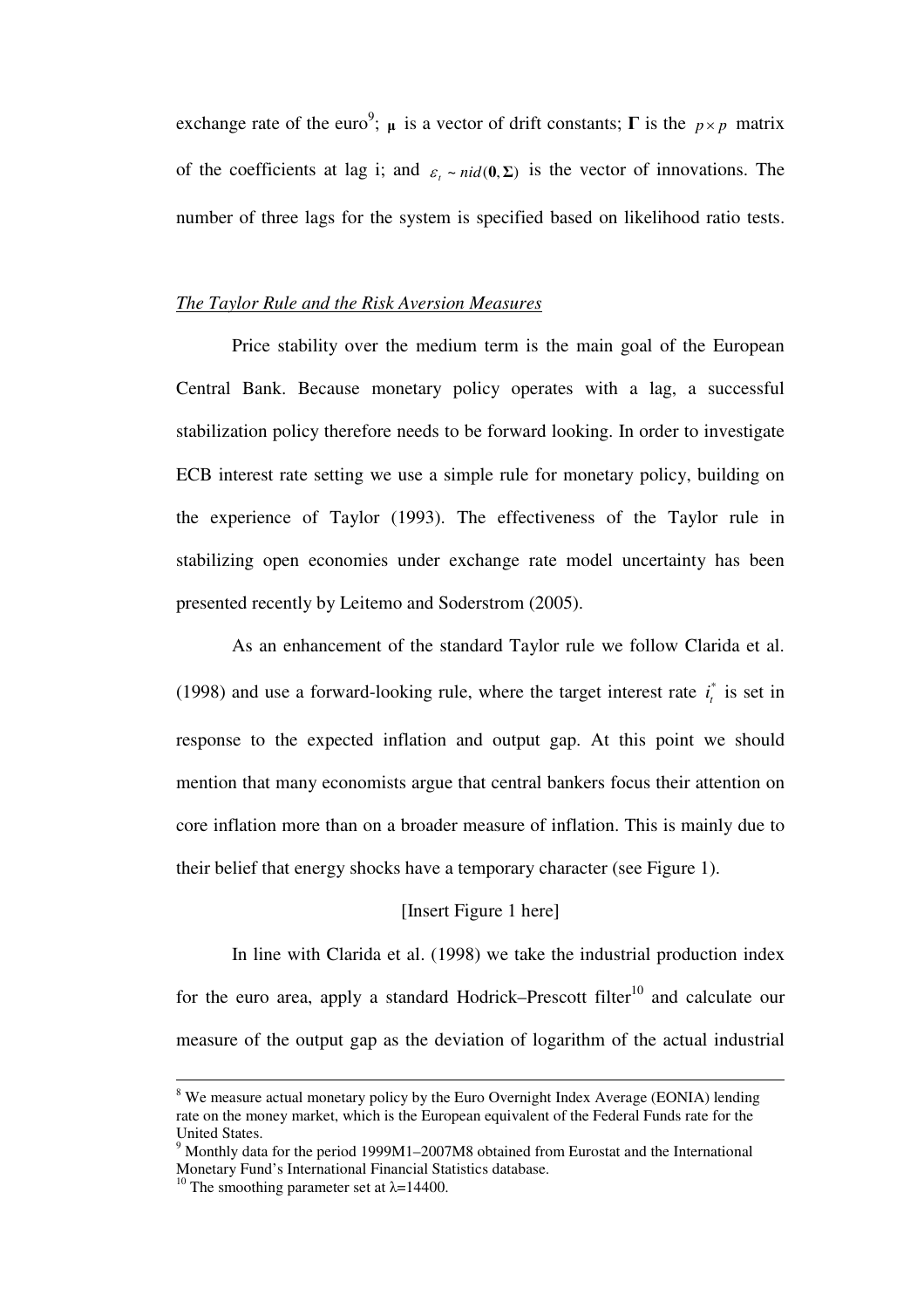production from its trend. Expectations are based on the available information set  $\Omega$  at time t and reach k and l periods into the future, respectively:

$$
i_t = a + \beta_{\pi} \cdot E(\pi_{t+k} | \Omega_t) + \beta_{y} \cdot E(y_{t+l} | \Omega_t) + \varepsilon_t.
$$
\n(11)

However, it is commonly observed that, especially since the early 1990s, central banks worldwide tend to move policy interest rates in small steps without reversing direction quickly (see e.g. Amato and Laubach, 1999; Rudebusch, 2002). To capture this so-called interest rate smoothing, Eq. (11) is viewed as the mechanism by which the target interest rate  $i_t^*$  is determined. The actual interest rate partially adjusts to this target according to  $i_t = (1 - \rho) \cdot i_t^* + \rho \cdot i_{t-1}$ , where  $\rho$  is the smoothing parameter. By following Eq. 11, interest rate smoothing and assuming rational expectations, the following equation is estimated using the generalized method of moments (GMM) for k=12:

$$
i_t = (1 - \rho) \cdot a + (1 - \rho) \cdot [\beta_{\pi} \cdot E(\pi_{t+k} | \Omega_t) + \beta_{y} \cdot E(y_t | \Omega_t)] + \rho \cdot i_{t-1} + \varepsilon_t. \tag{12}
$$

Another way to include forward-looking elements in the analysis is to use survey data information to proxy business cycle movements. Survey data are available immediately and contain questions regarding the future development of economic activity. On the contrary GDP data are frequently revised data and they are published with a time lag. Orphanides (2001) shows that estimated policy reaction functions obtained using ex-post revised data can yield misleading descriptions of historical policy in the case of the United States. Central bankers take their decision based on real data. Sauer and Sturm (2007) show the stabilizing role of the ECB by using expectations as derived from survey results in Taylor rules. Similarly we estimate the following equations by using forwardlooking survey measures: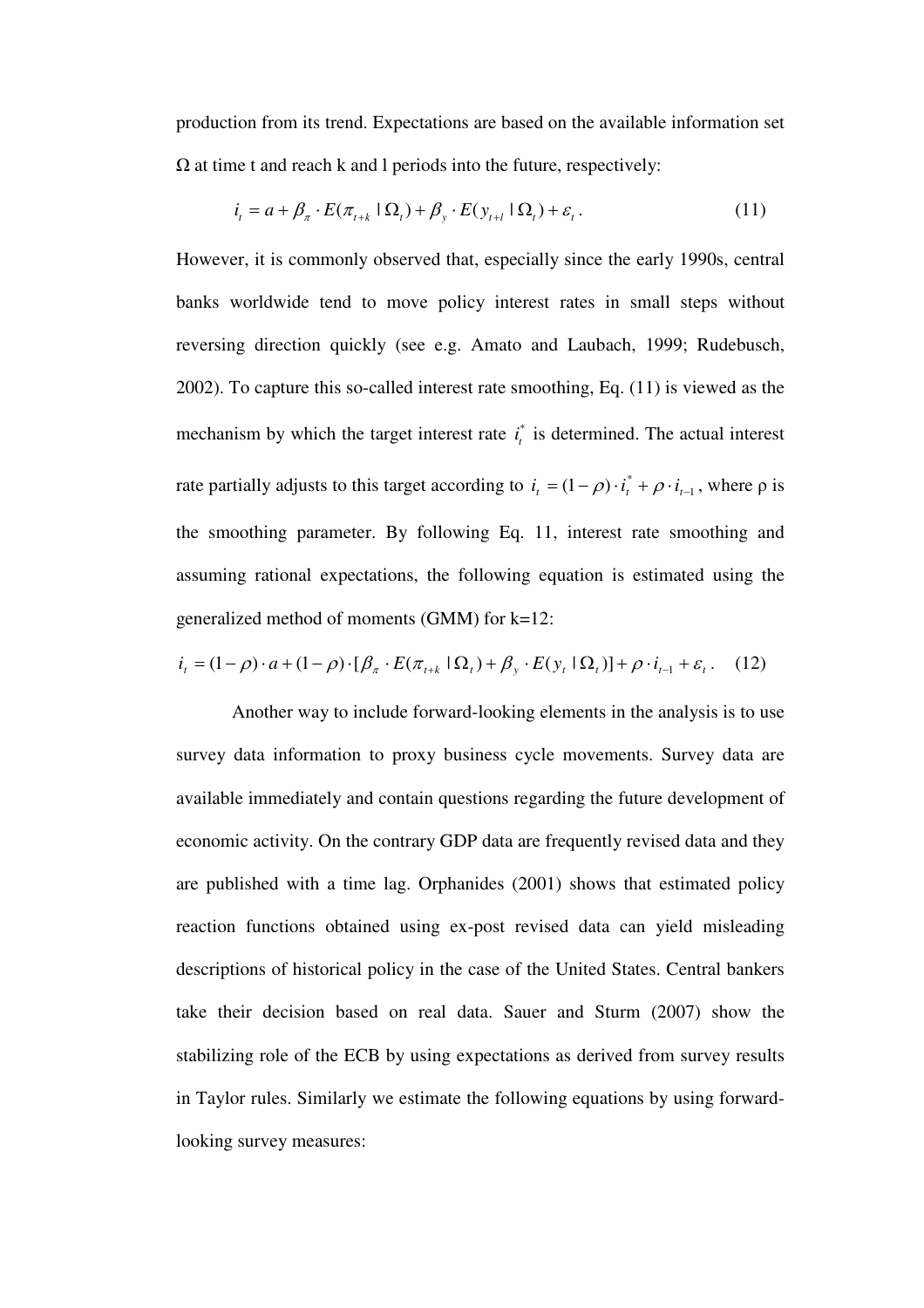$$
i_t = a + \beta_\pi \cdot (\pi_t) + \beta_\gamma \cdot (y_t) + \varepsilon_t \tag{13}
$$

$$
i_{t} = (1 - \rho) \cdot a + (1 - \rho) \cdot [\beta_{\pi} \cdot (\pi_{k}) + \beta_{y} \cdot (y_{l})] + \rho \cdot i_{t-1} + \varepsilon_{t}.
$$
 (14)

Inflation forecasts  $(\pi)$  are used based on a poll of a group of forecasters provided every month by Reuters. Concerning economic activity measures in the eurozone, the economic sentiment indicator (ESIN- $y_t$ ), which is a monthly composite index based on business and consumer surveys, is used. This index is published one to two months before industrial production statistics become available.<sup>11</sup>

Within the GMM framework it is easy to check the importance of omitted variables in the policy rule. In fact, if there are such variables, then the orthogonality condition should be violated and the test for the validity of the instruments should then reject the null hypothesis. We concentrate on the importance of risk aversion or financial instability for the ECB explicitly related to its signalling role for future economic activity.

#### **5. Empirical Results**

 $\overline{a}$ 

In the first step of our methodology the principal components of the risk premia of the six composite size and style indices portfolios (LG, MG, SG, LV, MV, SV) are calculated for the whole period from January 1999 to August 2007. The analysis shows that the first principal component has an eigenvalue greater than 1 and explains about 85 percent of the variation among the series (Table 1). We construct an indicator exactly like a weighted average of risk premia, the weighting being given by the principal component analysis.

 $11$ It comprises an industrial confidence indicator, a consumer confidence indicator, a construction confidence indicator and a retail trade confidence indicator.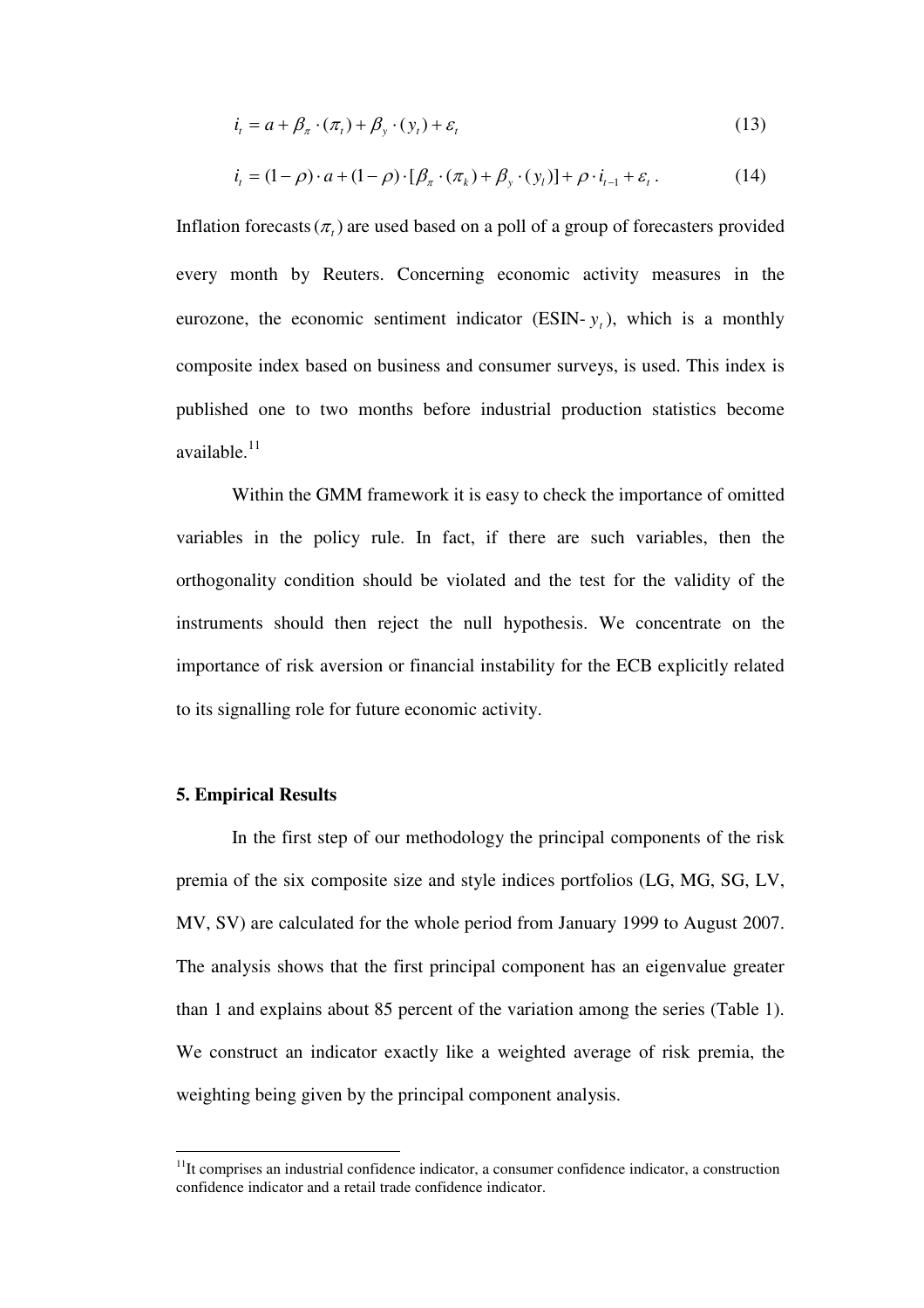#### [Insert Table 1 and Table 2 here]

In order to assign an economic meaning to this indicator, Table 2 presents the correlation of this index with several economic variables like stock market returns, oil price changes, monetary aggregates changes and the implied volatility index from options. As can be easily indicated, there is a negative significant relation between this indicator and stock market returns and a positive relation with the volatility index. The latter relation is also presented clearly in Figure 2. There is also a negative relation with liquidity measures such as the change in monetary aggregates and a positive relation with the price of oil. All these can help us to interpret this indicator as the price of risk or in general as the investors' risk aversion index (a similar methodology has been adopted by McGuire and Schrijvers, 2003; Sløk and Kennedy, 2004; Goudert and Gex, 2006).

## [Insert Figure 2 here]

Secondly, in order to estimate the VAR system of Eq. (10), unit root tests are performed on all the variables of interest. It is now well known that the augmented Dickey–Fuller and Phillips–Perron tests suffer from low power and size distortion, respectively. Based on the modified Z tests of Perron and Ng (1996), which have superior power and size properties, all the series are stationary in levels except the IPI index and the effective exchange rate.<sup>12</sup> A VAR in levels is estimated since cointegration can be established.<sup>13</sup>

We also calculate diagnostic tests on the residuals of the VAR. More specifically, the Jarque–Bera test about normality, the F statistic versions of the

 $\overline{a}$ 

 $12$  These results, not presented for economy of space, are available upon request from the authors. <sup>13</sup> Sims (1980) and Enders (1995) recommend against differencing time series, even if they are non-stationary, in order not to throw away information concerning long-term relationships. In addition our work is comparable with VAR literature on monetary transmission in the U.S. and Europe (among others, Bernanke and Blinder, 1992; Peersman and Smets, 2001).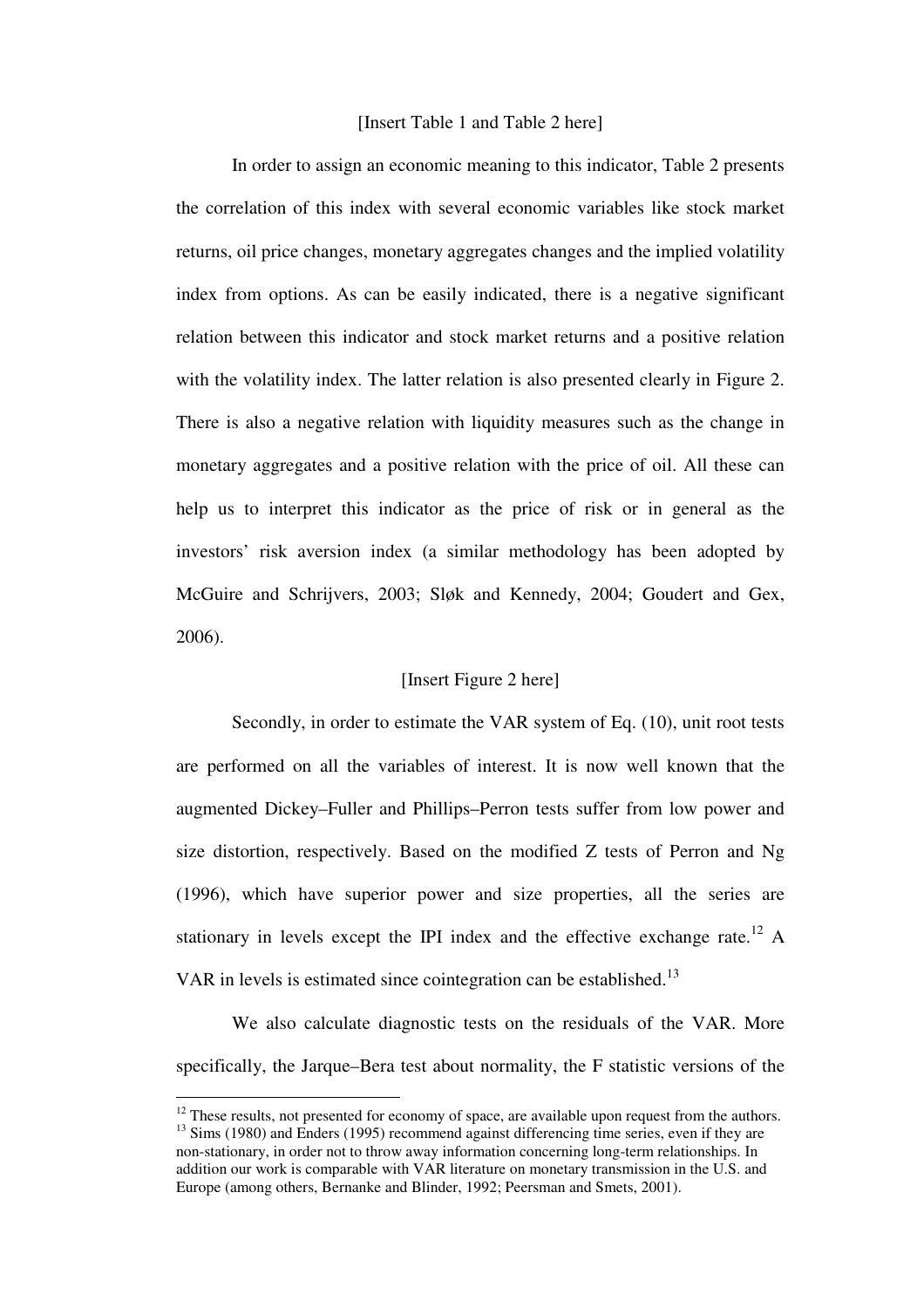Breush–Godfrey test (LM) for autocorrelation and the ARCH test (Engle, 1982) are applied. Generally speaking, there is no evidence against the null hypotheses (Ho: normality, Ho: no autocorrelation, Ho: no heteroskedasticity).

The effect of changing risk aversion on the industrial production index is tested by applying impulse–response analysis. More specifically, the direction and the magnitude of this change are examined and compared with responses in the monetary policy variable. As can be seen in Figure 3, industrial production is very quick to respond to a 1 standard deviation increase in the risk aversion index, inducing a -0.25 percent drop in industrial production at the 3 month horizon. Moreover, this response has a magnitude similar to the response from a shock in the interest rate variable (EONIA). However, the latter response presents a delay and has a longer duration compared with the former. These days investors' perceptions about risk from the stock market have an immediate effect on economic activity compared with the monetary policy variable. This result implies that central bankers should focus on investors' risk aversion effects on economic activity and then apply a monetary policy in order to smooth these effects. So, investors' risk aversion can be used as an additional signal when conducting monetary policy in order to affect economic activity.

# [Insert Figure 3 here]

Moreover, the response of industrial production to the risk aversion index is very similar in magnitude and duration to the response from shocks in the real exchange rate index. This similarity can also be explained by the fact that, these days, international investors play a crucial role in financial markets and consequently an important part of economic activity is funded by these investors.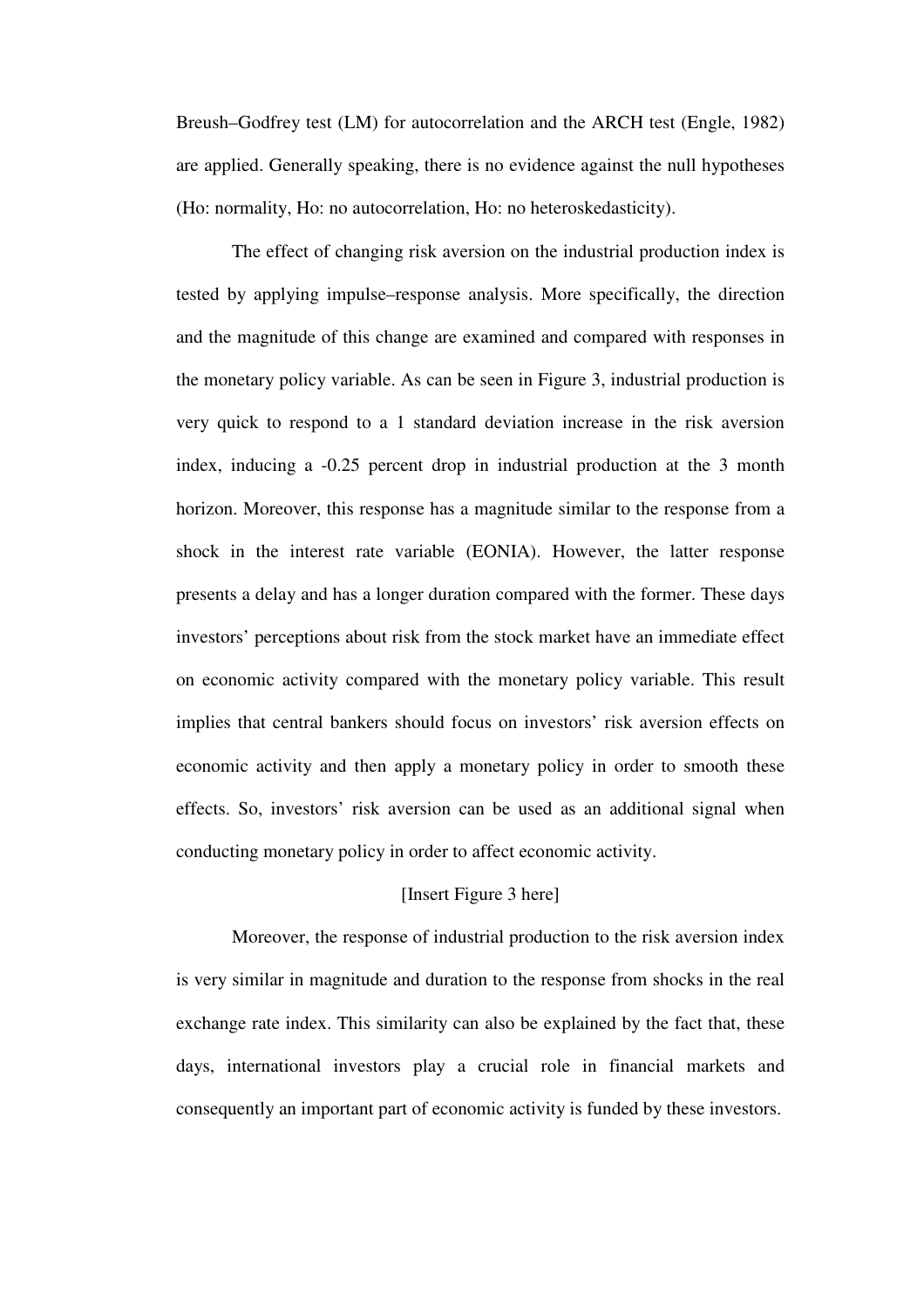By looking at the response of the monetary variable to shocks in the other variables of the system we can say that the EONIA is very quick to respond to a one-standard-deviation increase in the industrial production index. The Central Bank reacts significantly to a risk aversion shock by reducing the interest rate in order to provide liquidity. Concerning the exact time taken for this action it can be easily understood that the effect of investors' risk aversion on economic activity takes two to three months. This implies that the ECB cares about financial market stability and takes corrective actions in order to achieve it. This result is consistent with that of Mishkin and White (2002). The findings are similar when we estimate the VAR model by using the volatility index as an estimate of risk aversion (Figure 4).

#### [Insert Figure 4 here]

By keeping in mind the Taylor rule, the reaction of the interest rate to past economic activity is in the right direction; however, it is not of the same magnitude as that expected from the rule. Similarly, the response of the "EONIA" to a shock in inflation confirms previous studies' findings that the ECB's interest rate setting is based on forward-looking variables rather than past information.

In order to investigate further if the ECB takes into account shifts in investors' risk preferences, we estimate the ECB interest rate reaction function based on a forward-looking Taylor rule. Table 3 contains the results of estimating Eq. (12) (Model 1a) and Eq. 14 (Model 2a) by using GMM and as instruments the lagged inflation, output gap and yield slope defined as the difference between the long-term Government Bond yield and the three-month treasury bill yield. These are the baseline models.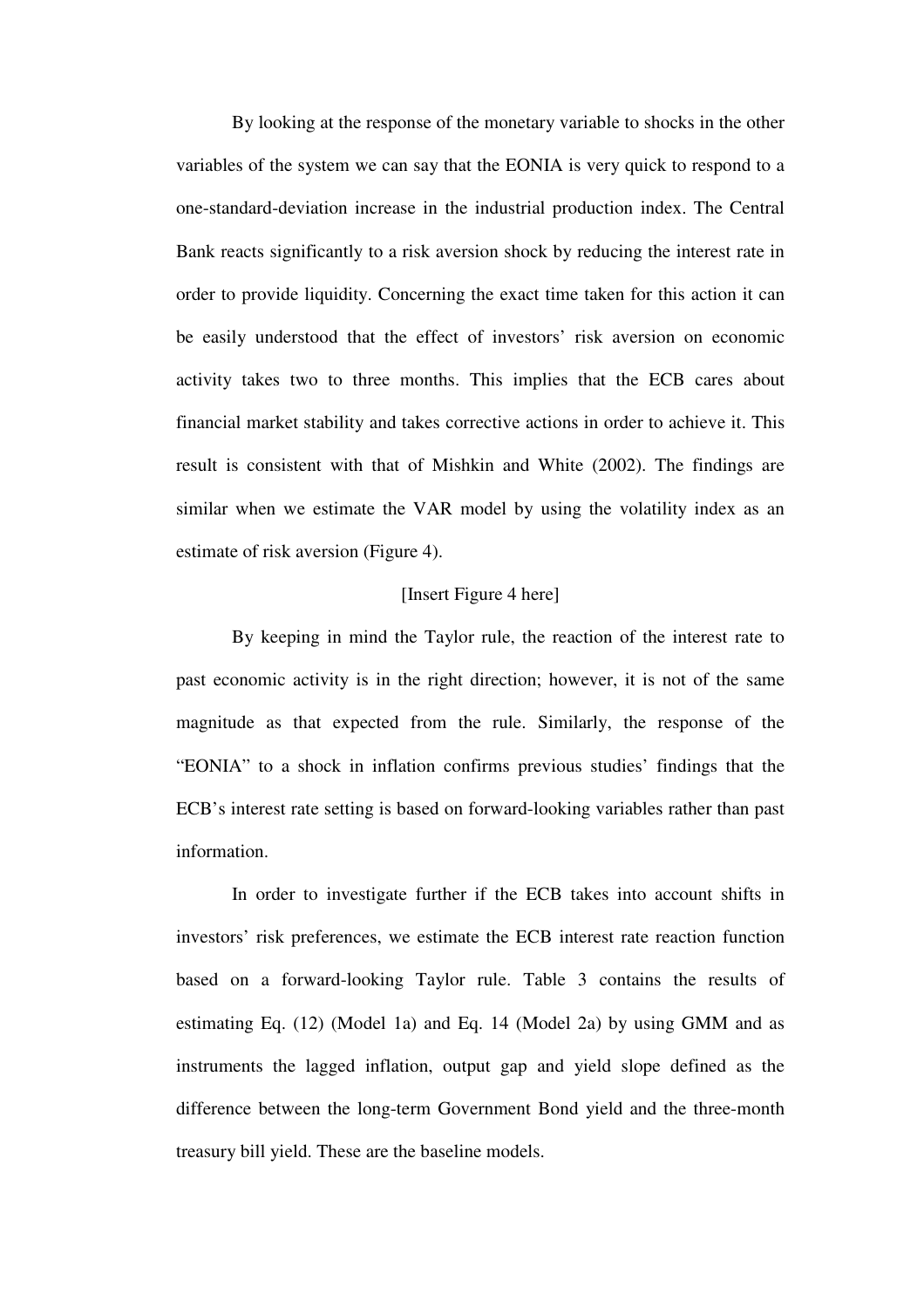#### [Insert Table 3 here]

However, the important effect of the risk aversion index on economic and financial activity indicates that there are serious theoretical and policy reasons for the Central Bank to monitor investors' risk aversion measures, and the omission of the risk aversion index from the rule seems an obvious candidate for putting our testing procedure to work. We then re-estimate the baseline models by including up to three lagged risk aversion indexes in the set of instruments and we obtain the results in Table 3 in the columns entitled model 1b and model 2b.

As can be seen from the estimates of these equations, the ECB follows a stabilizing policy concerning inflation since  $\beta_{\pi}$  is higher than 1 and statistically significant. The Central Bank cares about economic activity and the values of the relevant parameter  $\beta_y$  are near the Taylor rule suggestions. Moreover, it follows a smoothing interest rate setting, as can be concluded from the estimation of the  $\rho$ in all models. Models 2a,b present slightly higher adjusted  $R^2$  compared with Models 1a,b, indicating the importance of survey data in estimating the ECB reaction function. The ECB bases its decisions on expectations and survey data can be very useful in the interest rate setting.

The point estimates of the parameters in Models 1b and 2b are slightly modified but the tests for validity of instruments do not reject the null, as can be seen in the J-statistic test results presented in the last row of Table 3. In the light of this evidence we can conclude that the shift in investors' risk aversion affects the ECB behavior as the leading indicator of future economic activity but not as an independent argument for the monetary policy.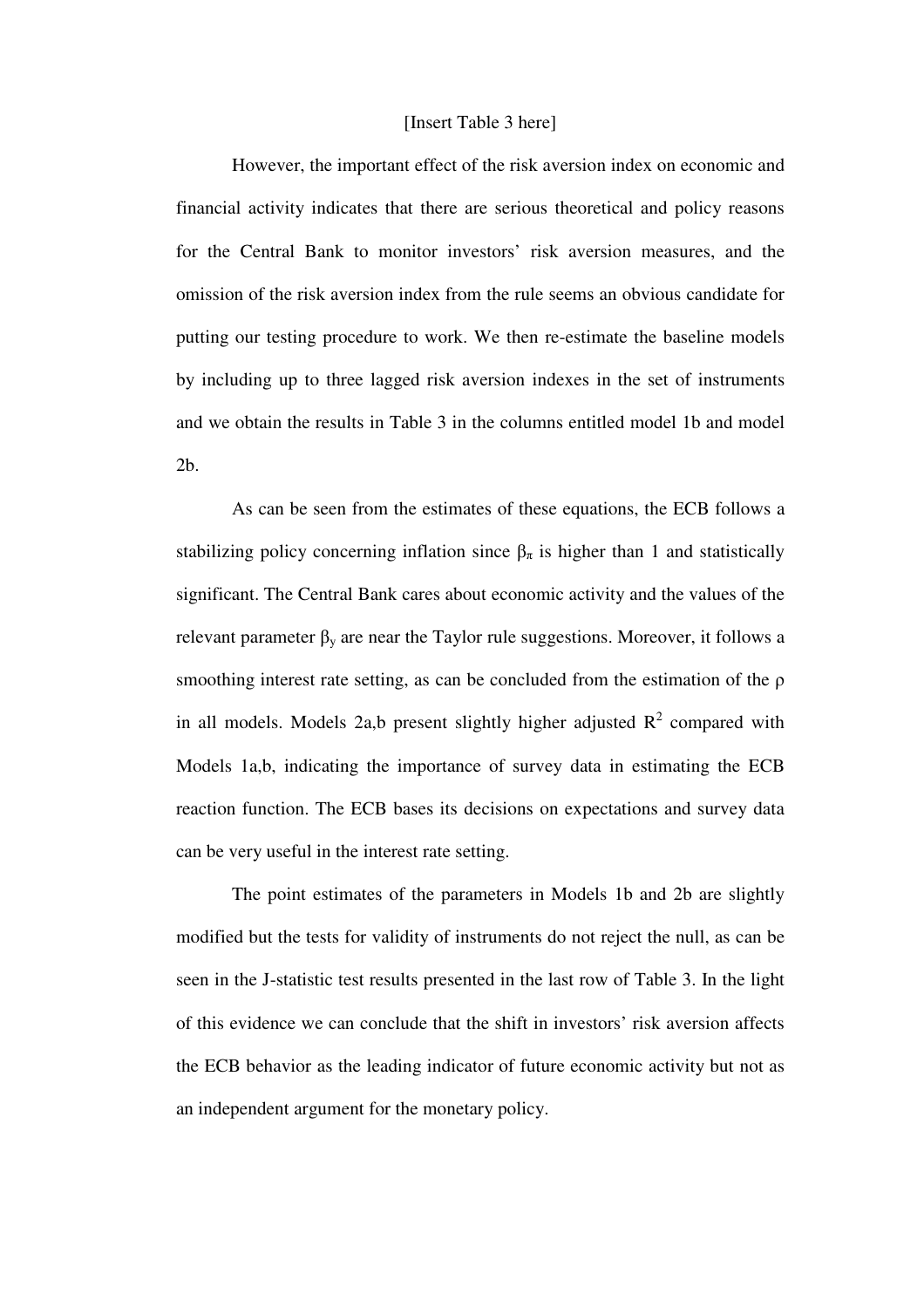#### **5. Conclusions**

Following recent studies on the important role of the risk premia in economic activity in the U.S., this paper, following an asset pricing framework, decomposes risk premia into the quantity and price of risk. Risk aversion is often considered to correspond to the "price of risk" obtained in this way.

Over the last years, there has been an increasing amount of literature that indicates an important relation between risk aversion indicators and financial instability. However, little attention is given to the relation between these indicators and real economic activity.

The results from impulse response analysis presented here suggest that a shock in the risk aversion index has a negative effect on the industrial production index after three months and is similar to the exchange rate shock effect. The effect of a risk aversion shock on economic activity is quicker but is of the same magnitude as the monetary policy effect. Impulse response analysis indicates that the ECB seems to react to the risk aversion shock from financial markets by reducing the policy rate and providing liquidity. However, the duration of this providing liquidity may hide significant risks, as implied by the last financial crisis.

Additionally, we provide evidence that, either assuming rational expectations and using a forward-looking specification or using expectations as derived from surveys, the ECB follows a stabilizing policy concerning inflation and economic activity. Investors' risk aversion affects the ECB behavior as a leading indicator of future economic activity but not as an independent argument for the monetary policy.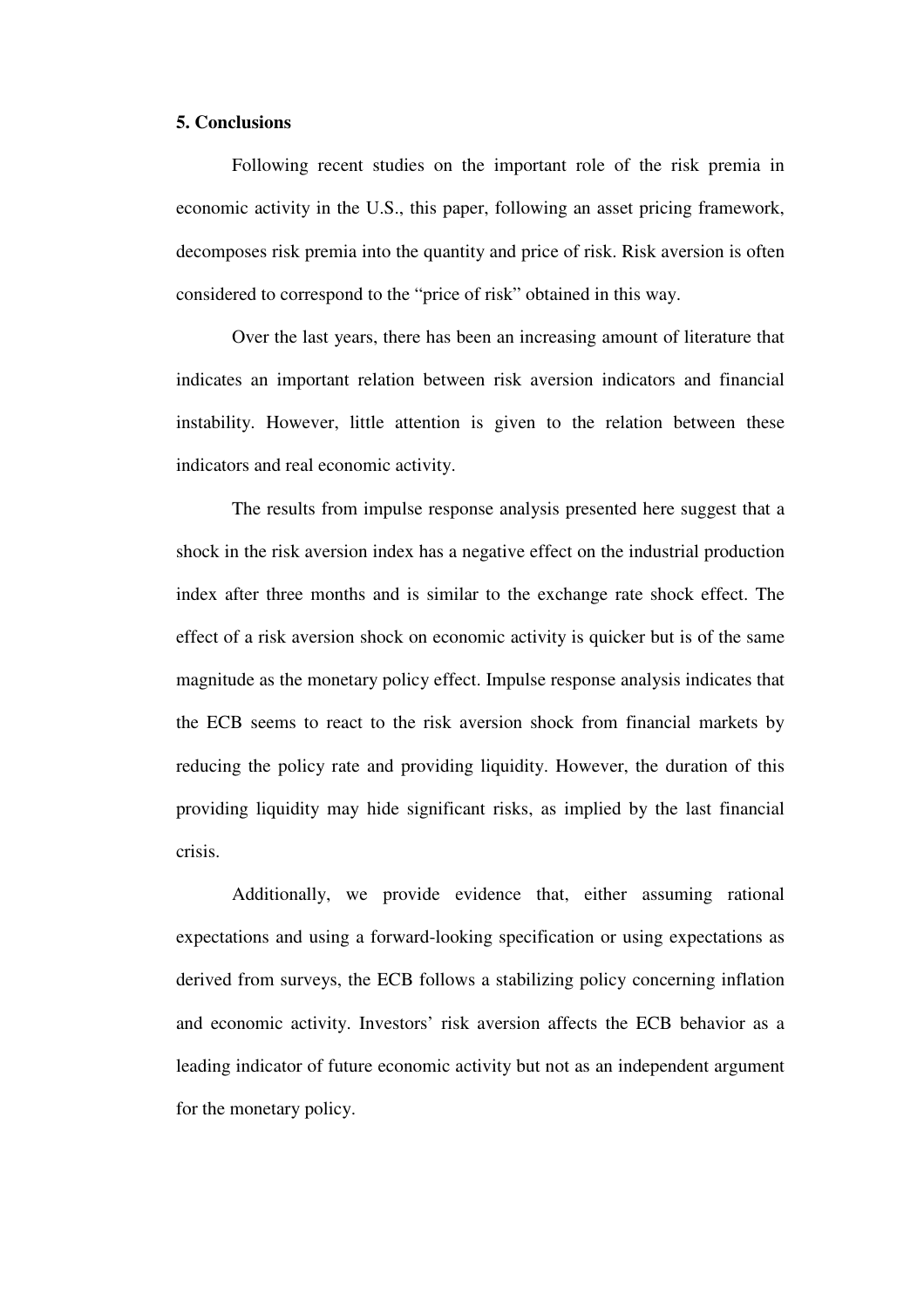In conclusion, the Central Bank cares about financial stability mainly due to the increasing role of equity markets these days and the immediate effect of financial shocks on economic activity. In accordance with Bernanke and Gertler (1999) and Mishkin and White (2002), we provide evidence that the ECB views price stability and economic and financial stability as highly complementary and mutually consistent objectives to be pursued within a unified policy framework. However, the recent financial crisis indicates that offering significant liquidity may alter commercial bank perception of risk and thus increase systemic risk.

**Acknowledgements:** We would like to thank P. Arestis and S. Brissimis for their helpful comments.

## **References**

Amato, J. D., Laubach, T., 1999. The Value of Interest-Rate Smoothing: How the Private Sector Helps the Federal Reserve. Federal Reserve Bank of Kansas City Economic Review 84, 47–64.

Bernanke, B., Blinder, A., 1992. The Federal Funds Rate and the Channels of Monetary Transmission. American Economic Review 82, 901–921.

Bernanke, B., Gertler, M., 1999. Monetary Policy and Asset Price Volatility. Federal Reserve Bank of Kansas City Economic Review, 17–51.

Chen, N.-F., 1991. Financial Investment Opportunities and the Macroeconomy. Journal of Finance 46, 529–554.

Clarida, R., Gali, J., Gertler, M., 1998. Monetary Policy Rules in Practice: Some International Evidence. European Economic Review 42, 1033–1067.

Cochrane, J., 2001. Asset Pricing. Princeton: Princeton University Press.

Enders, W., 1995. Applied Econometric Time Series. John Wiley & Sons, New York.

Engle, R., 1982. Autoregressive Conditional Heteroskedasticity with Estimates of the Variance of U.K. Inflation. Econometrica 50(4), 987–1008.

Fama, E. F., French, K. R., 1992. The Cross-Section of Expected Stock Returns. Journal of Finance 47, 427–465.

Fama, E. F., French, K. R., (1995) Size and Book-to-Market Factors in Earnings and Returns. Journal of Finance 50, 131–155.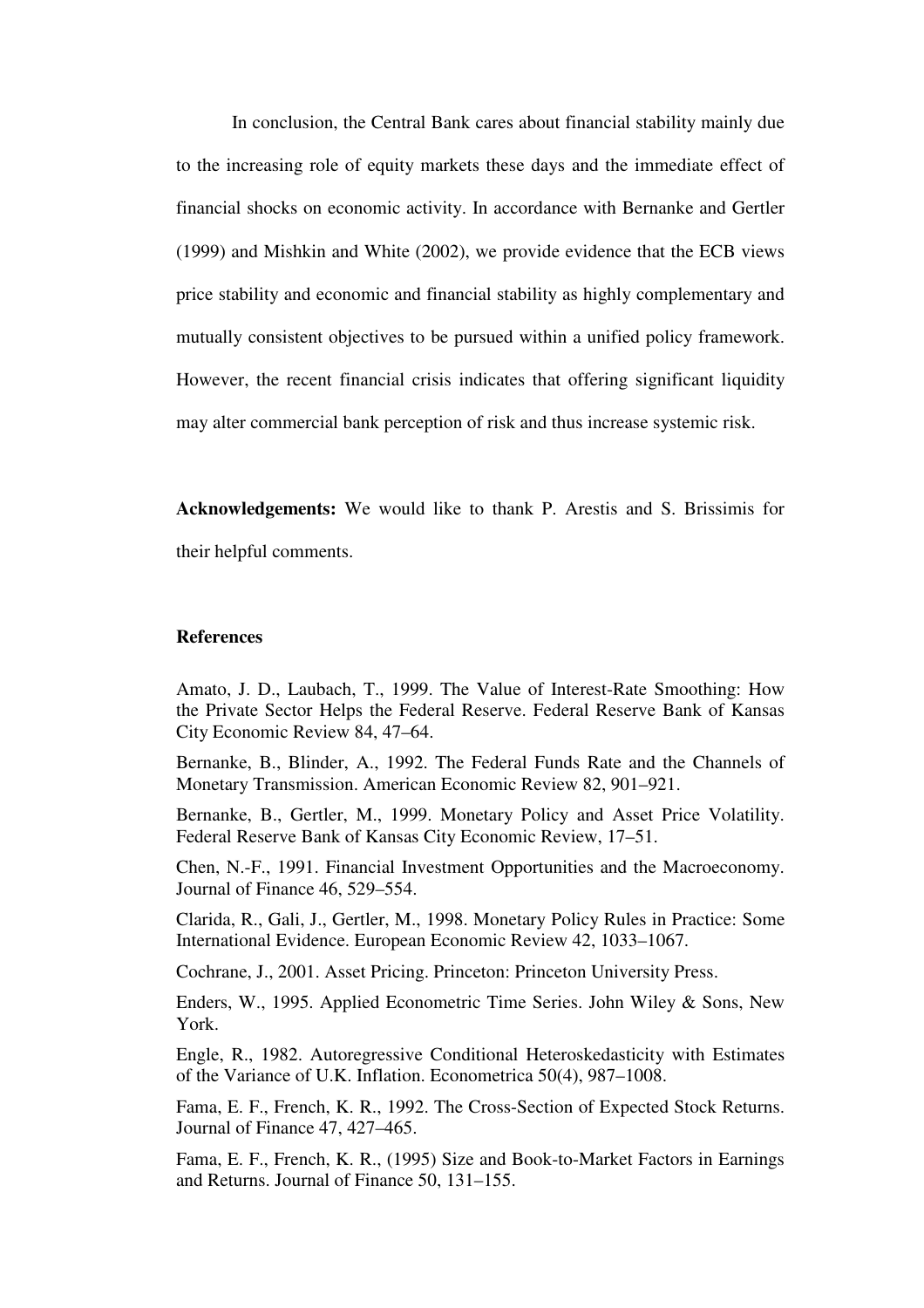Fama, E. F., French, K. R., 1996. Multifactor Explanations of Asset Pricing Anomalies. Journal of Finance 51, 55–184.

Fama, E. F., French, K. R., 1998. Value versus Growth: The International Evidence. Journal of Finance 53, 1975–1999.

Fourcans, A., Vranceanu, R., 2002. ECB Monetary Policy Rule: Some Theory and Empirical Evidence. ESSEC Working Paper no. 02008, ESSEC Research Center, Cergy, France.

Fuerst, M., 2006. Investor Risk Premia and Real Macroeconomic Fluctuations. Journal of Macroeconomics 28, 540–563.

Gai, P., Vause, N., 2004. Risk Appetite: Concept and Measurement. Financial Stability Review, Bank of England, 127–136.

Gerdesmeier, D., Roffia, B., 2004. Empirical Estimates of Reaction Functions for the Euro Area. Swiss Journal of Economics and Statistics, 140(I) 37-66.

Goudert, V., Gex, M., 2006. Can Risk Aversion Indicators Anticipate Financial Crises? Financial Stability Review, Banque de France 9, 67–87.

Hardouvelis, G. A., Wizman, T. A., 1992. The Relative Cost of Capital for Marginal Firms over the Business Cycle. Quarterly Review, Federal Reserve Bank of New York (Autumn), 44–58.

Haugen, R., 1995. The New Finance: The Case against Efficient Markets. Prentice Hall, Englewood Cliffs, N. J.

Kandel, S., Stambaugh, R. F., 1990. Expectations and Volatility of Consumption and Asset Returns. Review of Financial Studies 3, 207–232.

Kumar, S., Persaud, A., 2002. Pure Contagion and Investors' Shifting Risk Appetite: Analytical Issues and Empirical Evidence. International Finance 5 (3), 401–436.

Lakonishok, J., Shleifer, A., Vishny, R., 1994. Contrarian Investment, Extrapolation, and Risk. Journal of Finance 49, 1541–1578.

Lamont, O., 2000. Investment Plans and Stock Returns. Journal of Finance 55, 2719–2745.

Leitemo, K., Soderstrom, U., 2005. Simple Monetary Policy Rules and Exchange Rate Uncertainty. Journal of International Money and Finance 24 (3), 481–507.

Lettau, M., Ludvigson, S., 2002. Time-Varying Risk Premia and the Cost of Capital: An Alternative Implication of the Q Theory of Investment. Journal of Monetary Economics 49, 31–66.

Liew, J., Vassalou, M., 2000. Can Book-to-Market, Size, and Momentum be Risk Factors that Predict Economic Growth? Journal of Financial Economics 57, 221–245.

McGuire, P., Schrijvers, M., 2003. Common Factors in Emerging Market Spreads. Quarterly Review, Bank for International Settlements, December, 65– 78.

Merton, R. C., 1973. An Intertemporal Capital Asset Pricing Model. Econometrica 41, 867–887.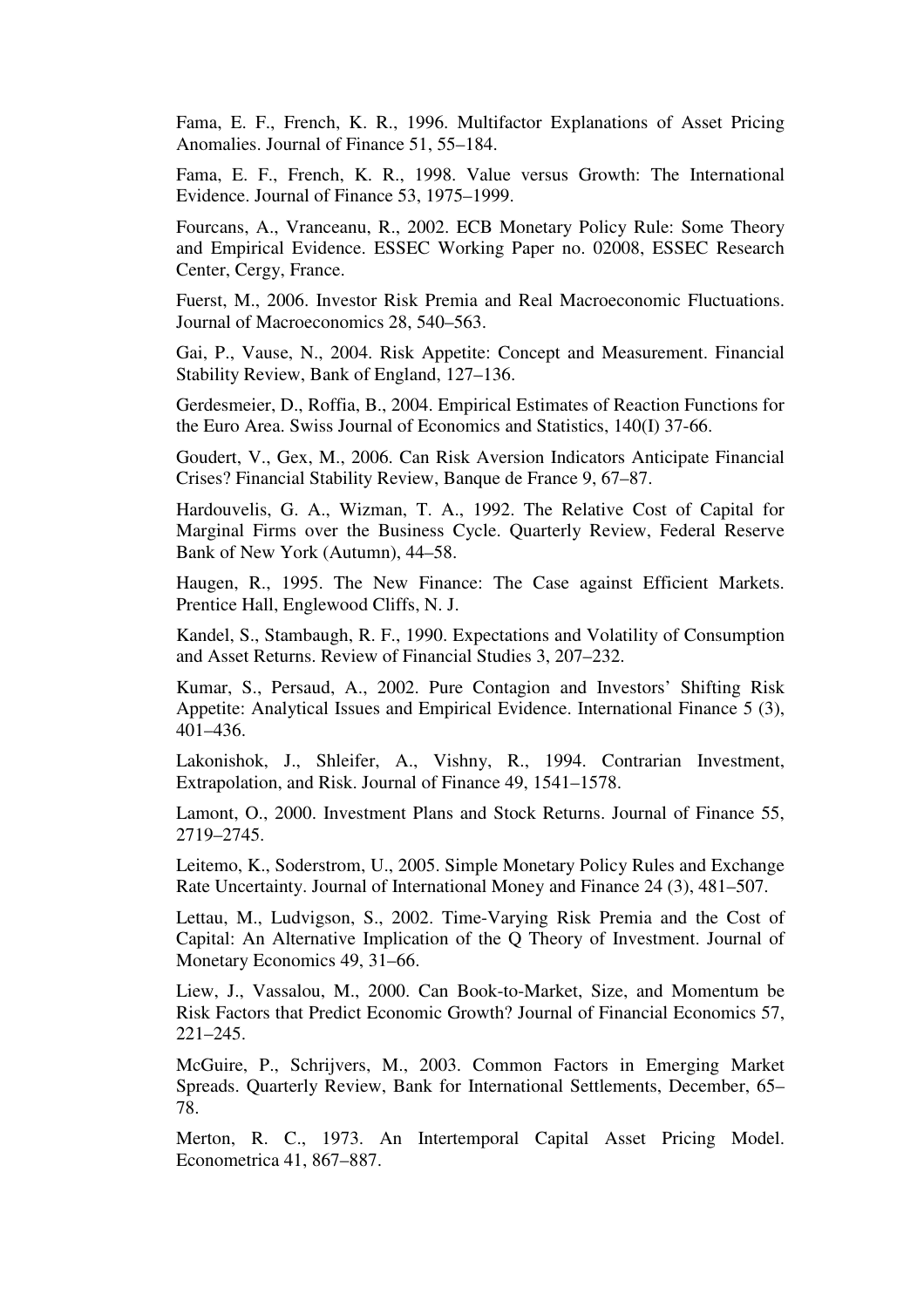Mishkin, F., White, E., 2002. US Stock Market Crashes and their Aftermath: Implications for Monetary Policy. National Bureau of Economic Research Working Paper no. 8992 1050, Massachusetts Avenue Cambridge, MA 02138, U.S.A.

Orphanides, A., 2001. Monetary Policy Rules Based on Real-Time Data. American Economic Review 91, 964–985.

Pastor, L., Stambaugh, R. F., 2001. The Equity Premium and Structural Breaks. Journal of Finance 56, 1207–1239.

Patelis, A. D., 1997. Stock Return Predictability and the Role of Monetary Policy. Journal of Finance 52, 1951–1972.

Peersman, G., Smets, F., 2001. The Monetary Transmission Mechanism in the Euro Area: More Evidence from VAR Analysis. European Central Bank Working Paper no. 91, Frankfurt am Main, Germany.

Perron, P., Ng, S., 1996. Useful Modifications to Some Unit Root Tests with Dependent Errors and their Local Asymptotic Properties. Review of Economic Studies 63 (3), 435–465.

Ross, S., 1976. The Arbitrage Theory of Capital Asset Pricing, Journal of Economic Theory.13 (3), 341-360

Rudebusch, G. D., 2002. Term Structure Evidence on Interest-Rate Smoothing and Monetary Policy Inertia. Journal of Monetary Economics 49, 1161–1187.

Sauer, S., Sturm, J. E., 2007. Using Taylor Rules to Understand ECB Monetary Policy. German Economic Review 8, 375–398.

Sims, C., 1980. Macroeconomics and Reality. Econometrica 48, 1–48.

Sløk, T., Kennedy, M., 2004. Factors Driving Risk Premia. OECD Economic Department Working Paper no. 385, Paris, France.

Taylor, J. B., 1993. Discretion versus Policy Rules in Practice. Carnegie-Rochester Conference Series on Public Policy 39, 195–214.

Thorbecke, W., 1997. On Stock Market Returns and Monetary Policy. Journal of Finance 52, 635–654.

Thorbecke, W., 2000. Monetary Policy, Time-Varying Risk, and the Bond Market Debacle of 1994. Journal of Macroeconomics 22, 159–174.

Ullrich, K., 2003. A Comparison between the Fed and the ECB: Taylor Rules. ZEW Discussion Paper no. 03-19. Mannheim.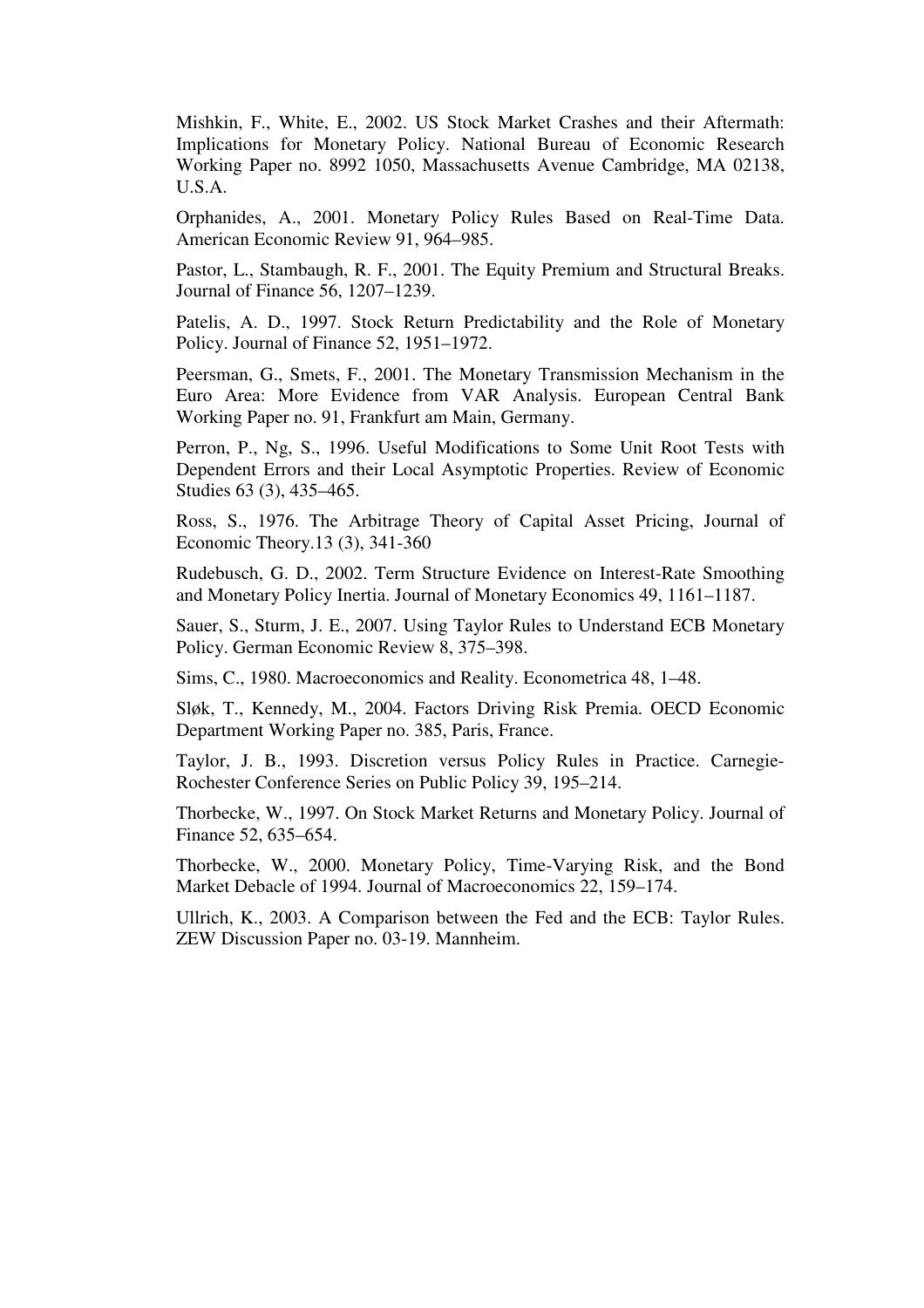#### **Tables**

|                     | 1999 - August 2007<br>Januarv |          |              |                 |          |          |  |  |
|---------------------|-------------------------------|----------|--------------|-----------------|----------|----------|--|--|
| <b>Components</b>   |                               | 2        | 3            | 4               | 5        | 6        |  |  |
|                     |                               |          |              |                 |          |          |  |  |
| Eigenvalue          | 5.12<br>0.47                  |          | 0.22<br>0.08 |                 | 0.07     | 0.05     |  |  |
| Variance Prop.      | 0.85<br>0.08                  |          | 0.04         | 0.01            | 0.01     | 0.01     |  |  |
| Cumulative Prop.    | 0.85                          |          | 0.97<br>0.98 |                 | 0.99     | 1.00     |  |  |
|                     |                               |          |              |                 |          |          |  |  |
| <b>Eigenvectors</b> |                               |          |              |                 |          |          |  |  |
| Variable            | Vector 1                      | Vector 2 | Vector 3     | Vector 4        | Vector 5 | Vector 6 |  |  |
|                     |                               |          |              |                 |          |          |  |  |
| LG                  | $-0.40$                       | 0.54     | 0.30         | 0.48            | $-0.08$  | 0.48     |  |  |
| LV                  | $-0.41$                       | $-0.15$  | 0.67         | $-0.40$         | 0.42     | $-0.13$  |  |  |
| MG<br>$-0.42$       |                               | 0.35     | $-0.12$      | 0.07<br>$-0.26$ |          | $-0.78$  |  |  |
| MV                  | $-0.41$                       | $-0.45$  | 0.03         | $-0.21$         | $-0.73$  | 0.24     |  |  |
| SG                  | $-0.41$                       | 0.25     | $-0.61$      | $-0.48$         | 0.29     | 0.29     |  |  |
| SV                  | $-0.40$                       | $-0.55$  | $-0.27$      | 0.57            | 0.37     | $-0.06$  |  |  |

**Table 1** Principal component analysis of risk premia

**Table 2** Correlation between common factor and economic variables

| 1 DJ STOXX Total Market Index (TMI)          | $-0.98$ |
|----------------------------------------------|---------|
| 2 DJ EURO STOXX 50 Volatility Index (VSTOXX) | 0.47    |
| 3 Industrial Production Index                | $-0.07$ |
| 4 Money growth (M3)                          | $-0.08$ |
| 5 Slope yield curve                          | $-0.08$ |
| 6 Price of Oil                               | 0.11    |

All the variables are in first differences except variables 2 and 5.

| <b>Table 3</b> Estimated forward-looking Taylor rules using GMM |  |  |  |
|-----------------------------------------------------------------|--|--|--|
|-----------------------------------------------------------------|--|--|--|

|                       | Model 1a          |          | Model 1b          |          | Model 2a          |           | Model 2b          |          |
|-----------------------|-------------------|----------|-------------------|----------|-------------------|-----------|-------------------|----------|
|                       | Coefficient Prob. |          | Coefficient Prob. |          | Coefficient Prob. |           | Coefficient Prob. |          |
| ρ                     | 0.910             | $0.00**$ | 0.926             | $0.00**$ | 0.955             | $0.00**$  | 0.948             | $0.00**$ |
| constant              | $-0.876$          | $0.10*$  | $-1.193$          | $0.07*$  | $-4.449$          | 0.17      | $-3.841$          | 0.18     |
| $\beta_{\pi}$         | 2.251             | $0.00**$ | 2.456             | $0.00**$ | 4.386             | $0.02***$ | 4.000             | $0.01**$ |
| $\beta_{y}$           | 0.634             | $0.00**$ | 0.534             | $0.00**$ | 0.441             | $0.00**$  | 0.393             | $0.00**$ |
| Obs. No.              | 74                |          | 74                |          | 101               |           | 101               |          |
| Adjusted R-squared    | 0.981             |          | 0.981             |          | 0.982             |           | 0.982             |          |
| Durbin-Watson stat    | 1.729             |          | 1.747             |          | 1.870             |           | 1.846             |          |
| J-statistic (p-value) | 0.82              |          | 0.86              |          | 0.52              |           | 0.55              |          |

**Model 1a:** Estimation of Eq. (12) using GMM with Newey–West heteroskedasticity and serial correlation. As instruments we use up to six months lagged inflation and up to three months lagged output gap, yield spread (ten-year Government Bonds; three-month Treasury Bills) and the interest rate corresponding to the data employed in the regression. **Model 1b**: Estimated as in Model 1a but as an additional instrument the up to three months lagged risk aversion index is used. **Model 2a**: Estimation of Eq. (14) using GMM with Newey–West heteroskedasticity and serial correlation. As instruments we use up to three months lagged inflation, output gap, yield spread (ten-year Government Bonds; three-month Treasury Bills), and the interest rate corresponding to the data employed in the regression. **Model 2b**: Estimated as in Model 2a but as additional instrument an up to three months lagged risk aversion index is used.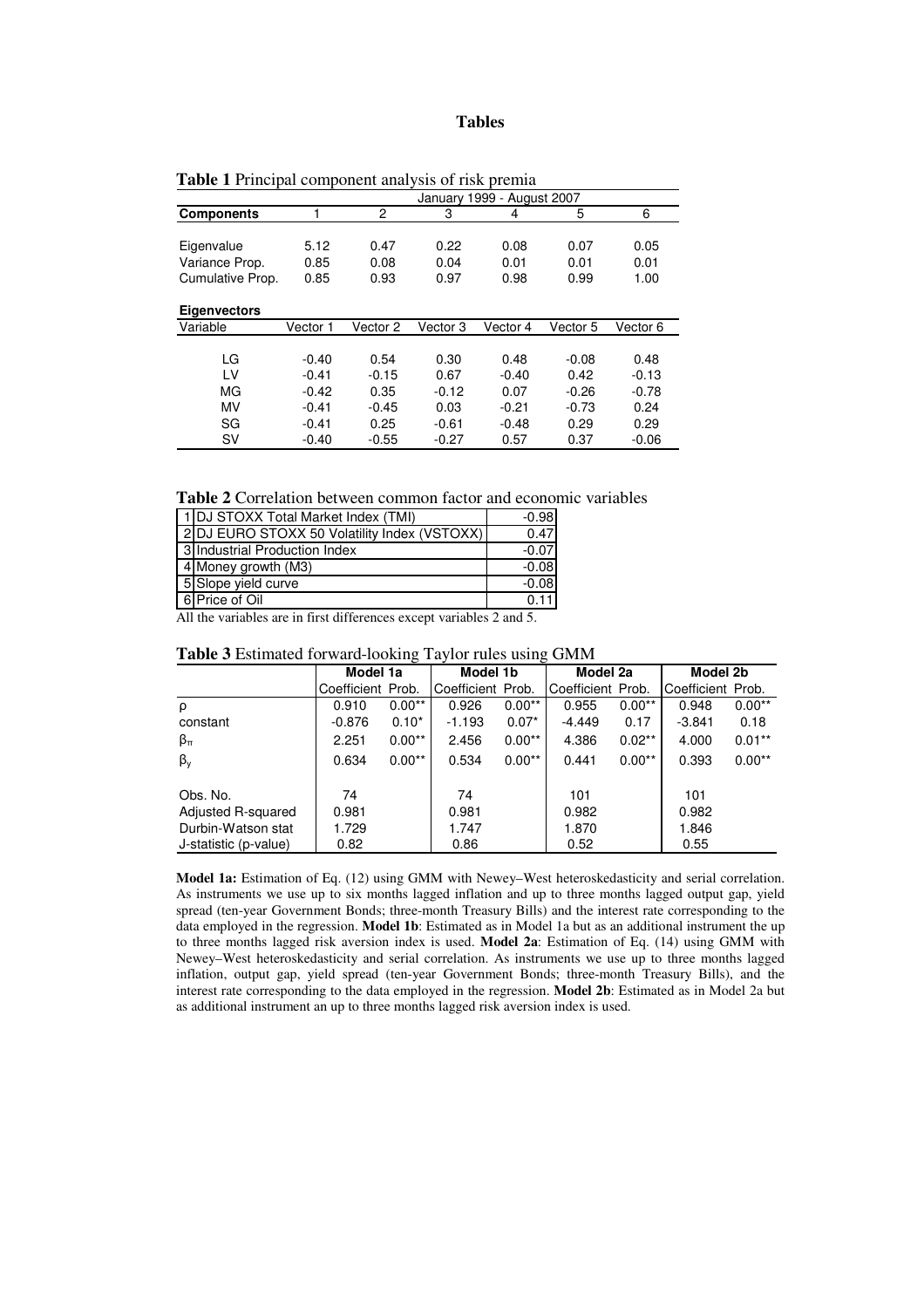# **Figures**

# **Figure 1** Inflation measures and oil prices

# **Figure 2** Risk aversion estimates



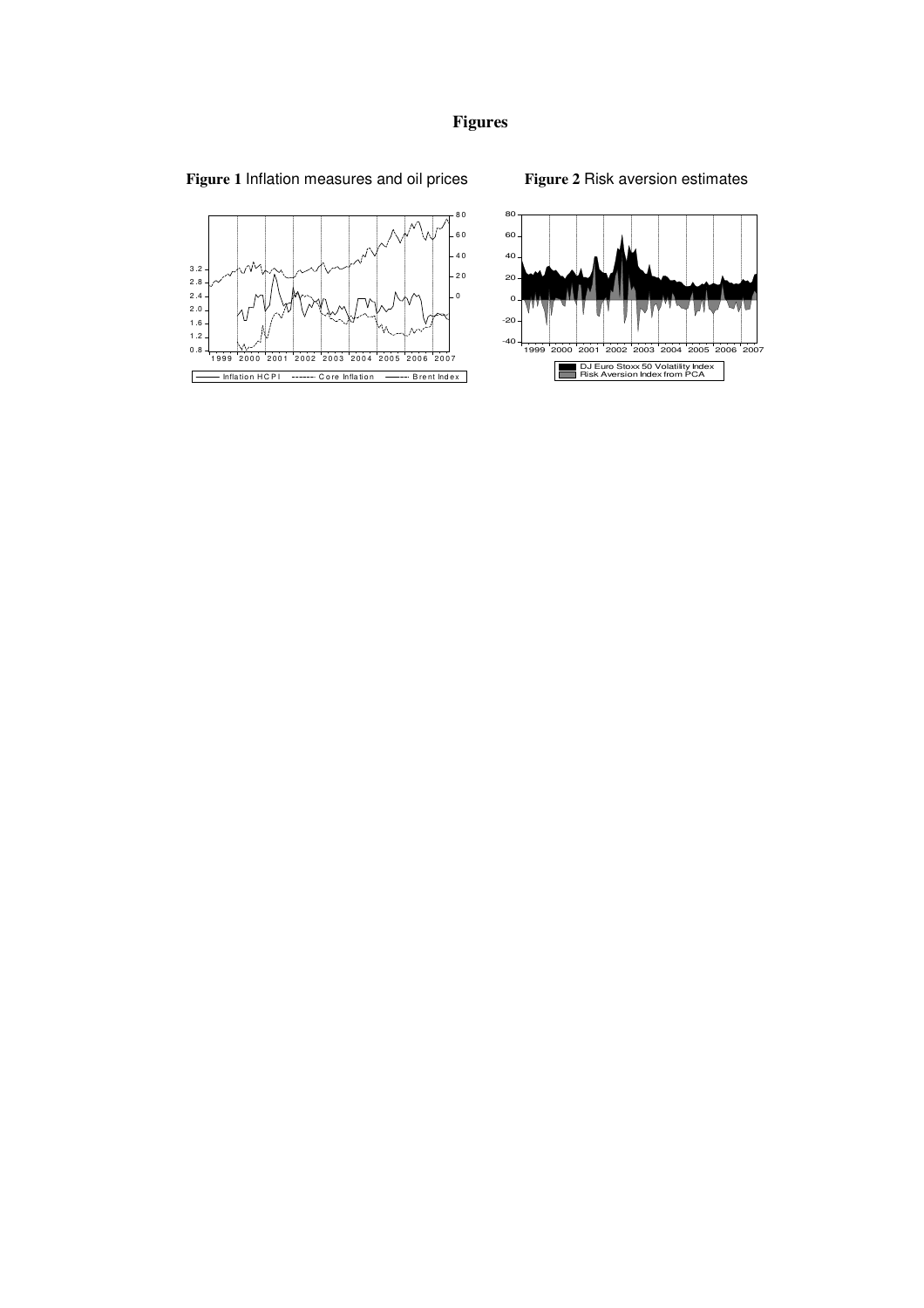

**Figure 2** Response to Cholesky 1 S.D. innovations ± 2 S.E.

Note: We take the log levels of IPI, VSTOXX and the real exchange rate.